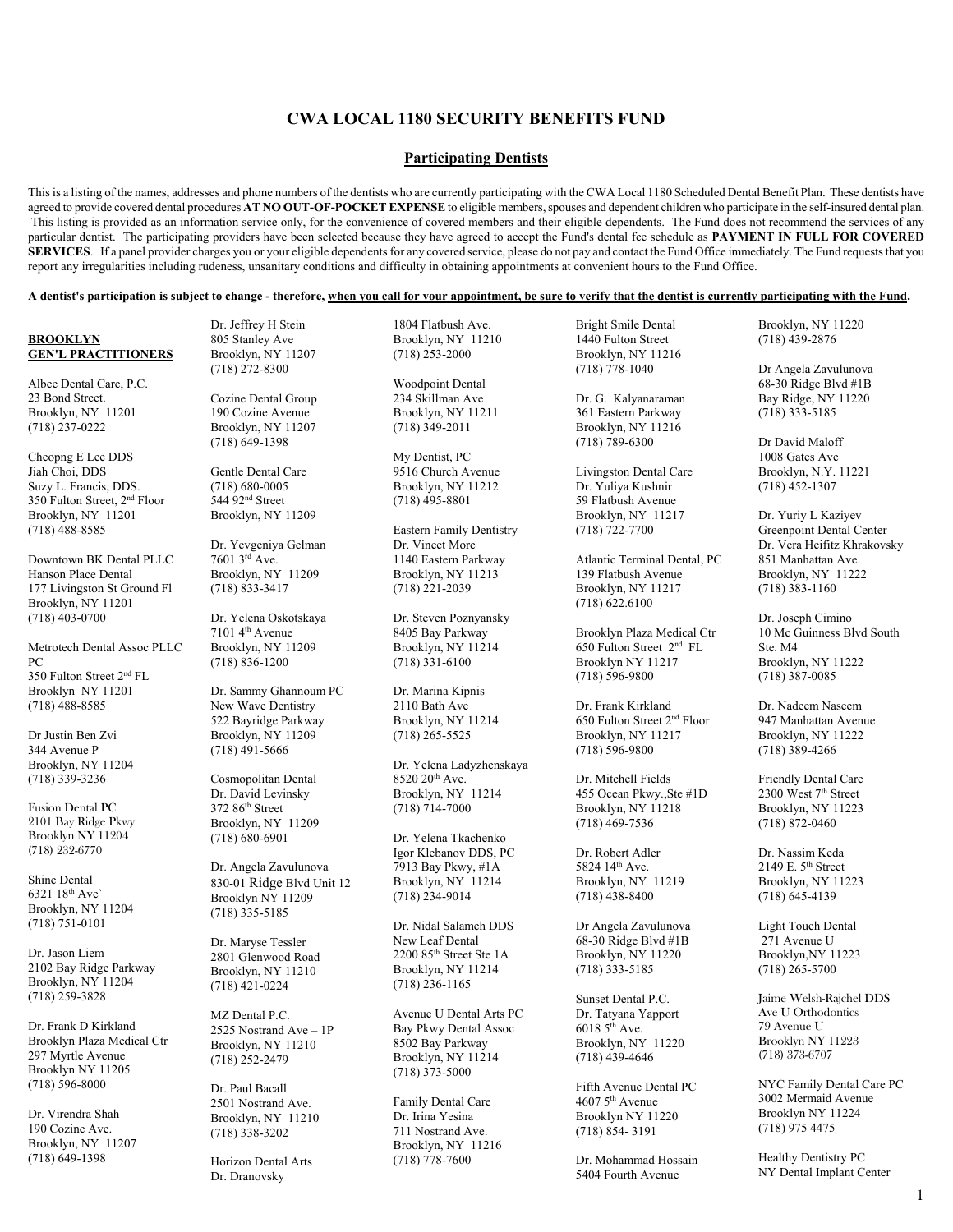3375 Neptune Avenue Brooklyn NY 11224 0440 (718) 265 6200

Neptune Dentist Willis Dental Care PLLC PC 425 Neptune Ave Brooklyn NY 11224 (718) 449-7676 Flatbush Dental Group 789 Flatbush Ave Brooklyn, NY 11226 (718) 693-5455

Dr. Arthur Abdivey 2020 Cortelyou Road Brooklyn, NY 11226 (718) 703-2020

Dr. Hussein Abdelwahab 3105 Church Ave. Brooklyn, NY 11226 (718) 287-1300

Jaime Welsh-Rajchel DDS PC Church Ave Orthodintics 2848 Church Ave 2nd FL Brooklyn NY 11226 (718) 963-7272

D. Allan Goldfarb 7713 13th Avenue Brooklyn, NY 11228 (718) 232-2100

Dr. Irkyam Aulova 2540 Ocean Ave Ste 5A Brooklyn ,NY 11229 (718) 615-2955

Dr. Jamashe Gharda 2614 Avenue U Brooklyn, NY 11229 (718) 743-6680

Dr. Kristina Gabrilyants 1729 East 16th Street Brooklyn, NY 11229 (718) 484-9424

Dr. Anna Shnayderman 2865 Nostrand Ave Brooklyn, NY 11229 (718) 338-3487

Bright Smile Dental, P.C. 2981 Avenue U Brooklyn, NY 11229 (718) 934-3630

Dr. Joseph Lichter 1420 Avenue P Brooklyn, NY 11229 (718) 339-7878

J. S. Atlantic Dental 1707 Ave  $P - 2<sup>nd</sup>$  floor Brooklyn, NY 11229 (718) 339-0627

Dr. James Toppin 2746 Ocean Ave. Brooklyn, NY 11229 (718) 332-1424

Dr. Iosif Uvaydov 2001 Avenue P Suite A4 Brooklyn, NY 11229

(718) 339-8400

Roman Izmailov DDS A& E Dental Group PC 2748 Ocean Ave 2nd Fl Brooklyn NY 11229 (718) 376-1666

Hello Dental PC Albert Khodosh DDS  $2085$  East  $27<sup>th</sup>$  Street Brooklyn NY 11229 (718) 769-6622

Dr. Michael Korngold 1801 Avenue M Brooklyn, NY 11230 (718) 252-8989

Empire Dental NY 980 East 12<sup>th</sup> Street #2 Brooklyn, NY 11230 (718) 377-3222

Dr. Illya Alex Tarasenko 351 Van Brunt St. Ste 2F Brooklyn, NY 11231 (718) 232-6100

Malayev Dental 502 39th Street Ste 2F Brooklyn, NY 11232 (347) 455-0074

Dr. Bernard Grayson 1951 Flatbush Ave. Brooklyn, NY 11234 (718) 258-4500

Dr. Nathan A. Korn 2201 Ralph Ave - (Ave L) Brooklyn, NY 11234 (718) 531-5151

Kings Highway Dental 4571 Kings Highway Brooklyn, NY 11234 (718) 692-4791

Dr. Seymour Feilhardt 2292 Ralph Ave Brooklyn, NY 11234 (718) 241-7070

Dr. Ronald M. Staub 5700 Avenue N Brooklyn, NY 11234 (718) 253-7998

Kings Plaza Dental PC 54-12 Kings Plaza Mall Brooklyn, NY 11234 (718) 258-0011

Quality Dental 2626 East 14th Street Ste 206 Brooklyn, NY 11235 (718) 256-3144

R & J Dental 1625 Emmons Ave #AA Brooklyn, NY 11235 (718) 676-9500

Vista Dental 2951 Ocean Ave Ste BB Brooklyn, NY 11235 (718) 332-2100

F & A Superior Dental PC 3705 Nostrand Ave. Brooklyn, NY 11235 (718) 934-0409

Debleena Dash DDS 133-A West End Avenue Brooklyn NY 11235 (212) 535 1202

Arden Dental Services 2610 Ocean Parkway Ste L1 Brooklyn, NY 11235 (718) 769-1001

Leonid Levit Dental, P.C. 3045 Ocean Parkway, #1D Brooklyn, NY 11235 (718) 769-1188

Marina Kipnis DDS 3041 Brighton 2nd street Brooklyn NY 11235 (718)265-5525

Canarsie Family & Cosmetic Dentistry 1761 Rockaway Parkway Brooklyn, NY 11236 (718) 531-9100

Dr. Howard Atlas 9923 Avenue K Brooklyn, NY 11236 (718) 763-2200

Ehud Sasson DDS New York Family Dentristy 9323 Ave L Brooklyn NY 11236 (718) 763-0505

Dr. Koorosh Shamtoub 9413 Flatlands Ave Ste 102W Brooklyn, NY 11235 (718) 257-0300

Dr. Mykola Krylyuk MK Smile Dental PC 2860 Ocean Ave Ste A 1 Brooklyn NY 11235-3111 (347) 587-3300

Serenity Laser Dental PC Alexander Kirzhner DDS 1885 Rockaway Pkway Brooklyn NY 11236 (718) 251-5858

Park Dental Care 408 Knickerbocker Ave 2nd FL. Brooklyn, NY 11237 (718) 573-3333

Starrett City Dental Group 1390 Pennsylvania Ave Brooklyn, NY 11239 (718) 642-8600

## **BROOKLYN SPECIALISTS**

Dr. Ali Askari, **Periodontics**  142 Joralemon Street, Suite 9E Brooklyn, NY 11201 (718) 625-4085

Downtown BK Dental PLLC

Hanson Place Dental **Periodontics,Endondontics,Oral Surgery**  177 Livingston St Ground Fl Brooklyn, NY 11201 (718) 403-0700

Dr. Fitzroy Campbell **Oral Surgery**  405 Cozine Ave Brooklyn, NY 11207 (718) 927-2530

Dr. Yuriy Yusupov, **Oral Surgery**  7901 4t Avenue Brooklyn, NY 11209 (718) 745-0400

Dr. Tarek Korban, **Oral Surgery**   $90125$ <sup>th</sup> Avenue Brooklyn, NY 11209 (718) 333-5898

Bay Ridge Orthodontics **Orthodontics**  9602 4<sup>th</sup> Avenue Brooklyn, NY 11209 (718) 238-1615

Karin S Shallwani **Pediodontist** 9012 5th Ave Brooklyn NY 11209 (718) 333-589

All Smiles Dental, P.C Dr. Juliane Golden-Wolovnik **Periodontic**  2016 Avenue M Brooklyn, NY 11210 (718) 253-2300

Dr. David Kessler, **Oral Surgery**  183 N. 6<sup>th</sup> Street Brooklyn, NY 11211 (718) 388-3737

Avenue U Dental Arts PC **Periodontic & Orthodintics**  8502 Bay Parkway Brooklyn, NY 11214 (718) 373-5000

Avenue U Orthodontic Laura O Edwards ORTHO  $2155$   $86^{\circ}$  Street Brooklyn NY 11214 (646) 766-9333

Jennifer Chon Pediatric Frankel Woods Dental PC 2155 86 th Street Brooklyn NY 11214 (212) 781-3000

## Avenue U Orthodontic

Laura O Edwards ORTHO 530 5thAve Brooklyn NY 11215 (646) 893-0300

Fifth Ave. Dental **Pediatric Dentist**  4607 Fifth Avenue Brooklyn, NY 11220 (718) 854-3191

Sunset Dental **Periodontics**  6018 5th Avenue Brooklyn, NY 11220 (718) 439-4646

Greenpoint Dental Center **Periodontics, Orthodontics, Oral Surgery**  851 Manhattan Avenue Brooklyn, NY 11222 (718) 383-1160

Greenpoint Pediatric Dr John T Hansford Pedodontic 102 Norman Ave Brooklyn NY 11222 ( 929) 324-1140

Avenue U Orthodontics **Orthodontics** 793 Manhattan Ave Brooklyn NY 11222 (929) 888-9373

Drs. Gelfman & Birnbaum **Oral Surgery** 1777 Ocean Parkway Brooklyn, NY 11223 (718) 998-9114

 Ave U Orthodontics **Orthodontics**  79 Ave U Brooklyn NY 11223 (718) 373-6707

Sheepshead Oral Surgery PLLC Oral Surgery 23 47 Coney Island Ave Brooklyn NY 11223 (718)743-5400

Dr. Isabel T. Whitehill-Grayson **Orthodontics**  539 East 18th Street Brooklyn, NY 11226 (718) 284-5656

Advanced Oral Surgery **Oral Surgery**  2848 Church Ave. 2nd Fl. Brooklyn, NY 11226 (718 (284-5500

Church Ave Orthodontics LLC **Orthodontics**  2848 Church Ave Ste 201B Brooklyn NY 11226 (718) 282-8222

Kings Highway Oral & Maxillofacial Surgery **Oral Surgery**   $1610$  East  $19<sup>th</sup>$  St Ste 1 Brooklyn, NY 11229 (718) 576-6999

Dr Oleg Drut Ortho Dr Allison Law Ortho 10 17 Flatbush Ave Brooklyn NY 11226 (646) 893-0770

One Love Orthodontics **Orthodontics**  1644 East 14<sup>th</sup> Street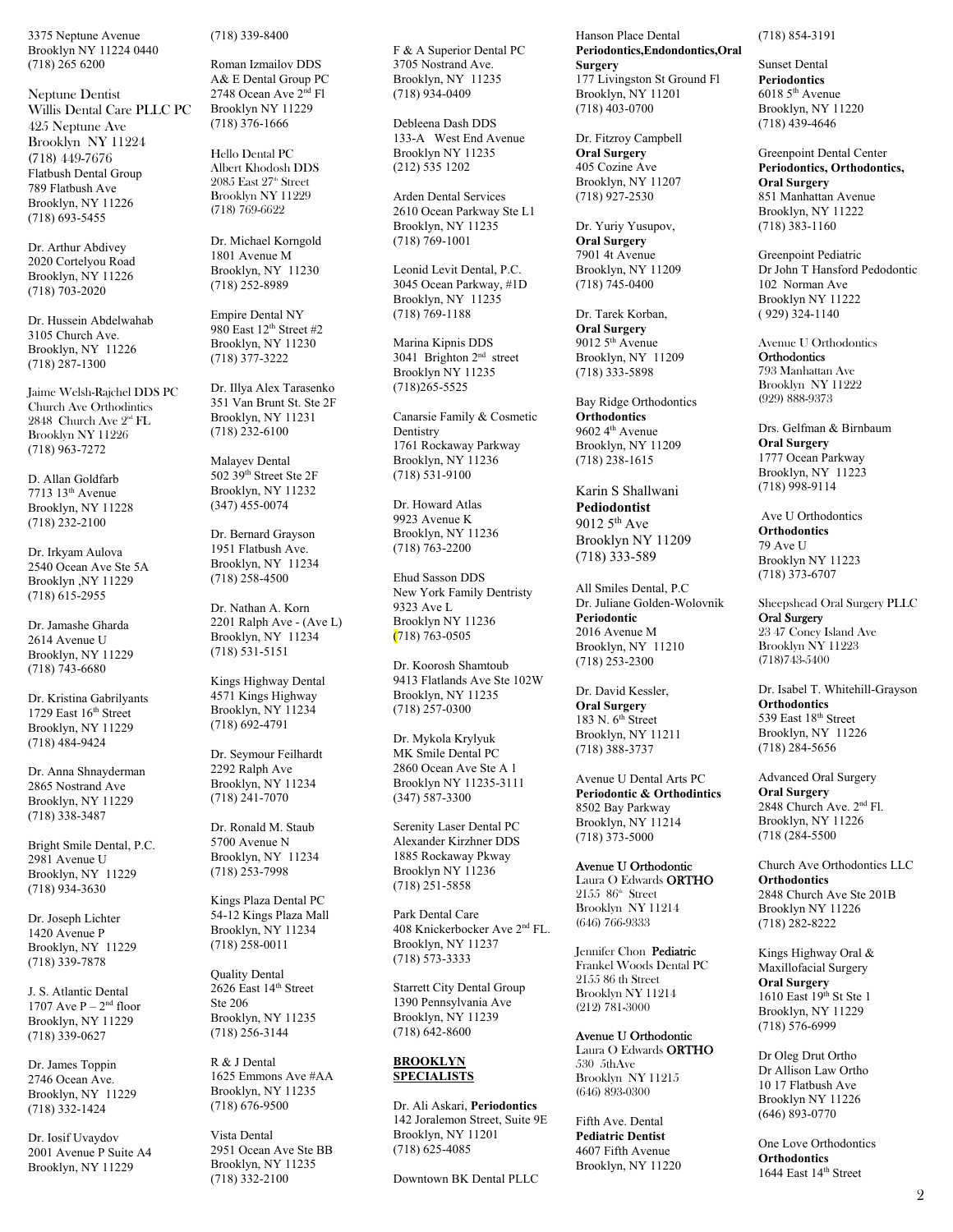Brooklyn NY 11229 (718) 241 0404

Ave U Orthodontics Ortho 1411 Kings Hwy Brooklyn NY 11229 (347) 394-2211

#### Hello Dental Endodntics Periodontics & Oral Surgery

 $2085$  East  $27<sup>th</sup>$  Street Brooklyn NY 11229 (718) 769-6622

New York Progressive Dental **Periodontics**  88 West End Avenue Brooklyn NY 11235 (718) 769 4978

Brooklyn Oral Surgery & Implant **Oral Surgery**  1512 Avenue Z Brooklyn NY 11235 (718) 395 4700

Dr. Martin Rabinovich **Orthodontics**  1122 Avenue Z Brooklyn NY 11235 (718) 383-0332

Dr. Koorosh Shamtoub **Endodontics, Periodontics, Oral Surgery**  9413 Flatlands Ave Ste 102W Brooklyn, NY 11235 (718) 257-0300

Dr Elliot Zharnitsky **Orthodontics** 1122 Avenue Z Brooklyn NY 11235 (718) 292-7017

Brighton Dental Multi Specialty Oral Surgery & Pediatric Cai Zhang Pedodontist 3019 Brighton 1st Street Brooklyn NY 11235 (718) 366-0070

 Park Dental Care **Orthodontics**  408 Knickerbocker Ave 2nd FL Brooklyn, NY 11237 (718) 573-3333

Brushwick **Orthodontics**  1471 Dekalb Avenue Brooklyn NY 11237 (718) 443-4444

Starrett City Dental Group **Orthodontics, Periodontics**  1390 Pennsylvania Ave. Brooklyn, NY 11239 (718) 642-8600

All County Oral Surgery NYC **Oral Surgery**  One Hanson Place Suite 707 Brooklyn NY 11243 (718) 783 6000

#### **QUEENS GEN'L PRACTITIONERS**

Dr. Louis Shapiro

249-12 Jericho Turnpike Floral Park, NY 11001 (718) 347-2122

Floral Park Dental Care 256-18 Hillside Ave Floral Park, NY 11004 (718) 343-5353

Dr. John Kriazes 31-10 37th Ave Ste 507 Long Island City, NY 11101 (718) 728-3262

Dr. Rosemary Zurita 27-47 Cresent Street Ste 106 Long Island City, NY 11102 (718) 721-9800 Yevgeniy Davydov DDS Alexander Bokser DDS PC  $21-34$  30<sup>th</sup> Ave Astoria NY 11102 (718) 274-2749

Dr. Harry Aristidou 38-03 31st Street Astoria NY 11103 (718) 278-8183

Astoria Dental Town 30-60 Steinway Street Astoria. NY 11103 (718) 278-2141

Dr. Lacey Winford 30-27 Steinway Street 2nd Fl. Astoria, NY 11103 (718) 777-8000

Dr. George Dourmas Dr. Barry Mensch 30-89 36th Street Astoria, NY 11103 (718) 278-4419

Astoria Dental Town 30-60 Steinway Street Astoria, NY 11103 (718) 278-2141

Frank J Morrone DDS PC Steinway Family Dental Ctr 32-50 Steinway Street Astoria NY 11103 (718) 728-3314

Dr. Tatyana Yapport 47-01 Queens Blvd., Ste. 202 Sunnyside, NY 11104 (718) 706-1717

Dr Eve Belecen DDS 43-21 Greenpoint Avenue Sunnyside NY 11104 (718) 786-4175

Dr. Pratix Shroff 263-09 Union Turnpike Floral Park, NY 11004 (718) 343-3300

Cairo Dental PC Dr. Hayat Ezzat 27-02 Ditmars Blvd. Astoria, NY 11105 (718) 728-7200

Ravenwood Dental 11-03 36th Ave Long Island City, NY 11106 (718) 777-8144

Dentique of Astoria 2120 Broadway Astoria, NY 11106 (718) 255-6193

Dr. Adrian W Lau Astoria Broadway Dental 31-72 31st Street Astoria NY 11106 (929) 522-0554

Eduart Shkurti DDS PC E D Advanced Family 31-25 31st Street Astoria NY 11106 (718) 806-7662

Skyline Dental Partners PLLC Flushing Dental Group PC 39-01 Main Street Ste 411 Flushing NY 11354 (718) 353 4908

Dr Grace Feng Dr. Eric Chang Graceful Dental 36-25 Union Street Ste C Flushing, NY 11354 (718) 539-5306

Dr. Karanjit Kamboj PC KSK DDS PC 43-43 Kissena Blvd Ste 111 Flushing, NY 11355 (718) 305-4567

Dr. Maria Vartholomeos 150-05 21st Avenue Whitestone, NY 11357 (718) 353-5853

The Smilist Dental PLLC  $153.01 \cdot 10^{th}$  Ave Whitestone NY 11357 (718) 313-3226

Dr. Michael Kokolis 40-21 Bell Blvd –  $2<sup>nd</sup>$  floor Bayside, N.Y. 11361 (718) 352-5582

Dr. Eju Kwang 218-14 Northern Blvd Ste 104 Bayside, NY 11361 (718) 423-1010

Dr. Alla Hart 39-15 Bell Blvd Bayside, NY 11361 (718) 225-6677

Bayside Dream Dental 45-43A Bell Blvd Bayside, NY 11361 (718) 423-2248

Dr. Ariel Tamma Eminent Dental Care PC 252-20 Northern Blvd Ste 200 Little Neck NY 11362 (718) 406-9585

Essental Dental

256 20 Horace Harding Exp Little Neck Ny 11362 (718) 428 7780

Family Dental Services of Bayside 58-47 Francis Lewis Blvd Ste 106 Oakland Gardens, NY 11364 (718) 428-6060

Dr. Warren Cohen 58-47 Francis Lewis Blvd. Ste. 102A Bayside, NY 11364 (718) 224-3001

Dr. Lawrence Lehman 73-03 197th Street Flushing, NY 11366 (718) 464-1300 Bright White Dental 187-06 Union Turnpike Fresh Meadow, NY 11366 (718) 736-0123

Twins Dental Care 157-05 72nd Avenue Flushing, NY 11367 (718) 591-5450

Dr. Umme Rashid 103-09 Northern Blvd Corona, NY 11368 (718) 715-0332

Dr. Lisa Uglialoro 103-08 Roosevelt Ave 2nd Fl. Corona NY 11368 (718) 397-9000

Comfort Dental Spa LLC 51-21 108th Street Corona NY 11368 (718) 699 9500

Dr. Lacey Winford 40-03 National St. 2nd floor Corona, NY 11368 (718) 533-7000

104 Dental 104-23 Roosevelt Ave Corona, NY 11368 (718) 476-7801

Dr Bruce M Bieber DDS 217-10 73rd Avenue Oakland Gardens NY 11369 718 464 7556

Dr, Aristotle Lyssikatos Upper Ditmars Dental PLLC  $21-28$   $80<sup>th</sup>$  Street East Elmhurst, NY 11370 (347) 935-3163

Jackson Heights Dental Group  $85-09$  37<sup>th</sup> Ave. Jackson Heights, NY 11372 (718) 651-4523

Dr Rosette Imani 84-18 37<sup>th</sup> Ave. Jackson Heights, NY 11372 (516) 707-3002

Apprehensive Dental Care 94-18 37<sup>th</sup> Avenue

Jackson Heights, NY 11372 (718) 429-3642

Maria Herrera Dentistry 37-53 91st street Jackson Heights, NY11372 (718) 205-4377

Queens Prof. Dental Care P.C. Dr. Hassan Alamzad 86-18A 37th Avenue Jackson Hts., NY 11372 (718) 898-8080

Famous Dental Care P.C. 33-27 72nd Street Jackson Heights, NY 11372 (718) 476-3666

Dr. Joseph Cinquemani Dr. Brian Leibowitz 60-51 Woodhaven Blvd. Elmhurst, NY 11373 (718) 275-2929

Dr. Yelena Pinkhas 94-18 37<sup>th</sup> Ave Jackson Heights, NY 11372 (718) 429-3642

Viva Dental PC 87-15 37<sup>th</sup> Avenue Office A Jackson Heights NY 11372 (718) 651 8488

Michael Aghelian DDS PC I Smile Dental Care SVC 84-18 37<sup>th</sup> Ave Jackson Heights NY 11372 (718) 426-3000

First Choice Dental 81-14 Baxter Ave Elmhurst, NY 11373 (718) 424-4884

Dr. David Gavlin 94-38 59th Avenue Elmhurst, NY 11373 (718) 699-1100

Minisha A Israni DDS 83-40 Britton Ave unit P 1 Elmhurst NY 11373 (718) 426-7511

Love My Smile Dental 91-23 Queens Blvd Ste B Elmhurst, NY 11373 (718) 205-2055

New York Smiles Elmhurst 81-11 45th Ave # 1 J Elmhurst NY 11373 (718) 424-5757

Queens Dental Assoc PC Queens Center Dental PC 90-15 Queens Blvd Elmhurst NY 11373 (718) 760-1616

Dr. Robert Rosenfield 66-55 Booth Street Rego Park, NY 11374 (718) 896-9118

Hollywood Smile Dental 9750 Queens Blvd #G2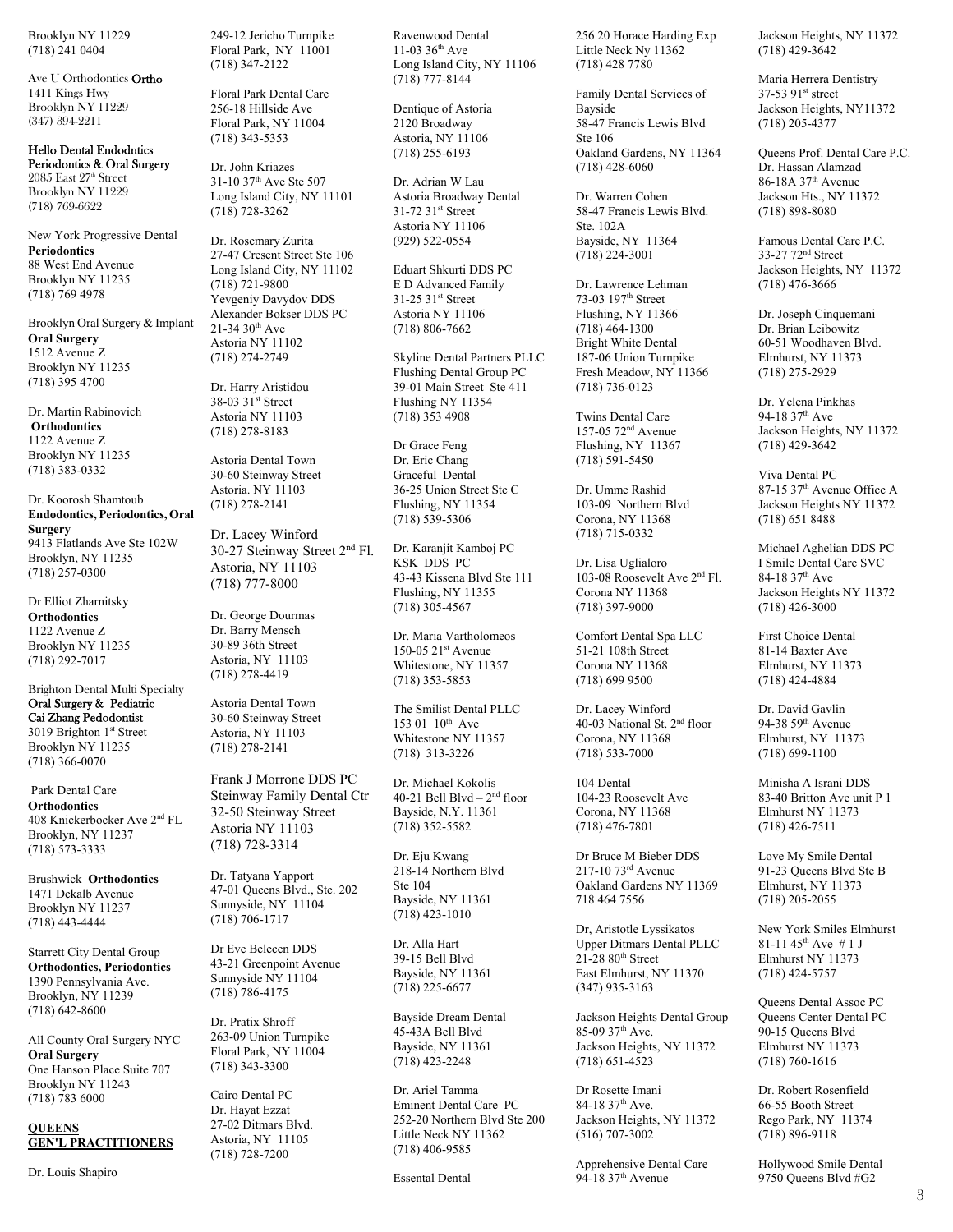Rego Park, NY 11374 (718) 830-0110

Lucky Dental Dr. Aleksandr Azbel 65-55 Woodhaven Blvd Rego Park, NY 11374 (718) 897-0800

Dr. Zina Gotlieb 61-55 98th Street 1L Rego Park, NY 11374 (718) 699-8854

Queens Smile Dental 98-76 Queens Blvd Ste.1E Rego Park, NY 11374 (718) 275-1355

Lawrence M Hirsch DDS PC 85-04 63rd Dr Ste 3 L Rego Park NY 11374 (718) 459-0872 Apple Dental Health Services. PC Dr. Sinai Peykarian 113-16 76th Road Forest Hills, NY 11375 (718) 575-9548

Complete Smiles Dental PC 70-50 Austin Street LL124A Forest Hills, NY 11375 (718) 275-9800

Dr. Samson Solomon 114-06 Queens Blvd. Forest Hills, NY 11375 (718) 544-5414

Dr Harvey Friesner  $69-60$   $108<sup>th</sup>$  Street Forest Hills, NY 11375 (718) 263-2694

Dental Care of Forest Hills 102-55 63rd Road Forest Hills NY 11375 (718) 275-3330

Dr. Itzhak Eisinger Innovative Dental Care Pc 110-50 71st Rd Ste 1-0 Forest Hills NY 11375 (718) 268 5080

Dr. Yakov Elizerov DMD Maspeth Dental NE PC 55-23 69<sup>th</sup> Street Maspeth, NY 11378 (718) 898-6050

Dr. Gregory Mark Forest Hills Dental PC 102-10 66th Rd ste 1D Forest Hills NY 11375 (718) 275-9792

Dr Inessa Murdakhayeva Simone Gelman Soft Touch Dental Care  $65$  14  $108<sup>th</sup>$  Street Forest Hills NY 11375 (718) 997-8400

65-14 108th Street Forest Hills NY 11375 (718) 997-8400

Mid-Queens Dental Dr. George Dourmas 60-59 83rd Place Middle Village, NY 11379 (718) 426-2600

Middle Village Dental Assoc. Dr. Nandor Halpert Dr. Anatoly Barak 66-26 Metropolitan Ave. Middle Village , NY 11379 (718) 821-6464

Dr. Santa Locascio 70-16 Fresh Pond Road Ridgewood, NY 11385 (718) 628-6588

Dr Massimo M Esposito PC 60 83 Myrtle Ave Ridgewood NY 11385 (718) 497-7322

Boutique Dental PC 68-35 Mytle Ave Glendale NY 11385 (718) 821-0170

Dr. Howard Fruchter 151-20 88th Street LL Howard Beach, NY 11414 (718) 848-6177

Cucchiara Family Dental 151-20 88th Street ste LL Howard Beach, NY 11414 (718) 848-6177

Dr Bella Pinkatz 82-34 Lefferts Blvd Kew Gardens, NY 11415 (718) 441-4442

Metropolitan Smiles Family Dentistry PC 119-56 Metropolitan Avenue Kew Gardens, NY 11415 (718) 441-2291

A Caring Dentist 97-03 101 Avenue Ozone Park., NY 11416 (718) 845-4242

Dr. Barry Hecht 77-21 101st Avenue Ozone Park, NY 11416 (718) 845-7730

Dr. Manal Gerges 90-45 Pitkin Ave Ozone Park., NY 11417 (718) 843-7551

Dr. Ramesh Thakkar 103-12 Lefferts Blvd. Richmond Hill, NY 11419 (718) 843-2110

Venkatesh Dental Care PC 124-09 Liberty Ave Richmond Hill, NY 11419 (718) 323-0633

Concerned Dental Care 119-01 Liberty Ave Richmond Hill NY 11419 (718) 843-1616

Rockaway Dental Associates 131-11 Rockaway Blvd South Ozone Park, NY 11420 (718) 322-9607

Lincoln Family Dental 131-14 Rockaway Blvd South Ozone Park, NY 11420 (718) 322-9022

Concerned Dental Care 133-40 131 Street South Ozone Park NY 11420 (718) 529-3800

Dr. Ashkan Nasim 87-01 Jamaica Ave Woodhaven, NY 11421 (718)850-3000

Woodhaven Family Dental 86-13 Jamaica Ave Woodhaven, NY 11421 (718) 847-3300

Dr. Margaret Pierre 140-59 255th Street Rosedale, NY 11422 (718) 949-4400

Hollis Advanced Dental Care 190-02 Jamaica Ave  $-2<sup>nd</sup>$  floor Hollis, NY 11423 (718) 454-741

Dr. B.B. Boodhoo, 190-21C Jamaica Avenue Hollis, NY 11423 (718) 776-3400

Dr. Kourosh Mehrnia 201-01 Hillside Ave. Hollis, NY 11423 (718) 479-2120

Dr. Lawrence Kurzweil  $251-0480^{th}$  Ave. Bellerose, NY 11426 (718) 347-1348

Dr. Farhal Azizzadeh 96-9 Springfield Blvd., #206 Queens Village, NY 11429 (718) 740-7700

Dr. Yves Conte 87-61 171st Street Jamaica, NY 11432 (718) 739-3535

City Dental Care Jamaica PC 89-50 164th Street Ste. 2A Jamaica, NY 11432 (718) 658-4050

Jamaica Dental 90-33 160<sup>th</sup> street Jamaica NY 11432 (718) 657 0800

TCN Dental Care 161-10 Jamaica Ave Ste 313 Jamaica, NY 11432 (718) 523-8400

Emmet Dental 89-02 165th Street MW29 Jamaica, NY 11432

(718) 657-4838

Dr. Steven Kaye 87-80 Parsons Blvd Jamaica, NY 11432 (718) 523-4488

Dr. Kourosh Mehrnia Great Care Dental 89-28 Merrick Blvd Jamaica, NY 11432 (718) 291-9456

Dr. David Cho 89-61 164th Street Jamaica, NY 11432 (718) 657-5656

Advanced Implant & Cosmetic Dental 69-61  $16<sup>th</sup>$  Street Jamaica, NY 11432 (718) 739-0900

Dr. Robert Friedman 175-61 Hillside Ave Ste 301 Jamaica, NY 11432 (718) 297-3303

Dr. Anna Ganness 175-20 Hillside Ave. Jamaica, NY 11432 (718) 291-7444

Metropolitan Dental Assoc. 88-01 Parsons Blvd. Jamaica, NY 11432 (718) 526-3400

Advanced Implant Cosmetic Dental PC 172-19 B Hillside Ave. Jamaica, NY 11432 (718) 739-0900

Dr. Krishnamoorthy Subramaniam 87-01 Midland Parkway Lobby Jamaica Estates, NY 11432 (718) 526-7339

Dhaka Dental 170-09 Hillside Avenue Jamaica NY 11432 (718) 291 2710

Payam A Kashani DDS PC Gentle Family Dental Of Elmhurst 172-19B Hillside Ave Jamaica NY 11432 (718) 335-3368

Dr. Douglas C Garczynski Dental Care PLLC 90-12 161st Street Jamaica NY 11432 (718) 658-0123

Jaime Welsh-Rajchel DDS South Bronx Orthodontics 166-16 Jamaica Ave Jamaica NY 11432 (929) 249-4420

Rochdale Dental Associates 137-04 Guy R Brewer Blvd Jamaica, NY 11434 (718) 723-5630

Artin Sakhaee DDS 104 Dental 104-23 Roosevelt Avenue Corona NY 11368 (718) 476-7801

Cambria Dentistry PLLC 870 Central Ave Far Rockaway NY 11691 (718) 676-6000

Dr. Howard Kirschner 338 Beach 54th Street Far Rockaway, NY 11692 (718) 634-2123

Rockaway Dental PC 8609 Rockaway Beach Blvd Rockaway Beach, NY 11693 (718) 318-1250

## **QUEENS SPECIALISTS**

Astoria Smiles Pediatric Dentistry Ped**iatric Dentist**  30-44 29th street ste 1 D Astoria NY 11102 (917) 832 7177

Dr. Neil Finn **Periodontics**  32-50 Steinway Street Astoria, NY 11103 (718) 728-3314

Queens Orthodontics PLLC **Orthodontist**  Queens Orthodontics 31 65 Steinway St ste 202 Astoria NY 11103 (718) 545-5100

Dr. R. Lopatkin, **Orthodontics**  23-12 31st Street Astoria, NY 11105 (718) 278-0358

The Smilist Dental **Oral Surgeon**  133-36 Whitestone Expressway Flushing, NY 11354 (718)762 0202

Flushing Dental Group **Oral Surgery Periodontics & Endodontics**  39-01 Main Street Ste 411 Flushing NY 11354 (718) 353 4908

Dr. Robert Olan **Orthodontics** 18-15 Francis Lewis Blvd. Whitestone, NY 11357 (718) 767-7276

Dr. Paraskevas Koputsounis, **Pedodontics**  18-15 Francis Lewis Blvd Whitestone, NY 11357 (718) 746-1230

All County Oral Surgery Dr Ross Chavkin **Oral Surgery**  27-30 Francis Lewis Blvd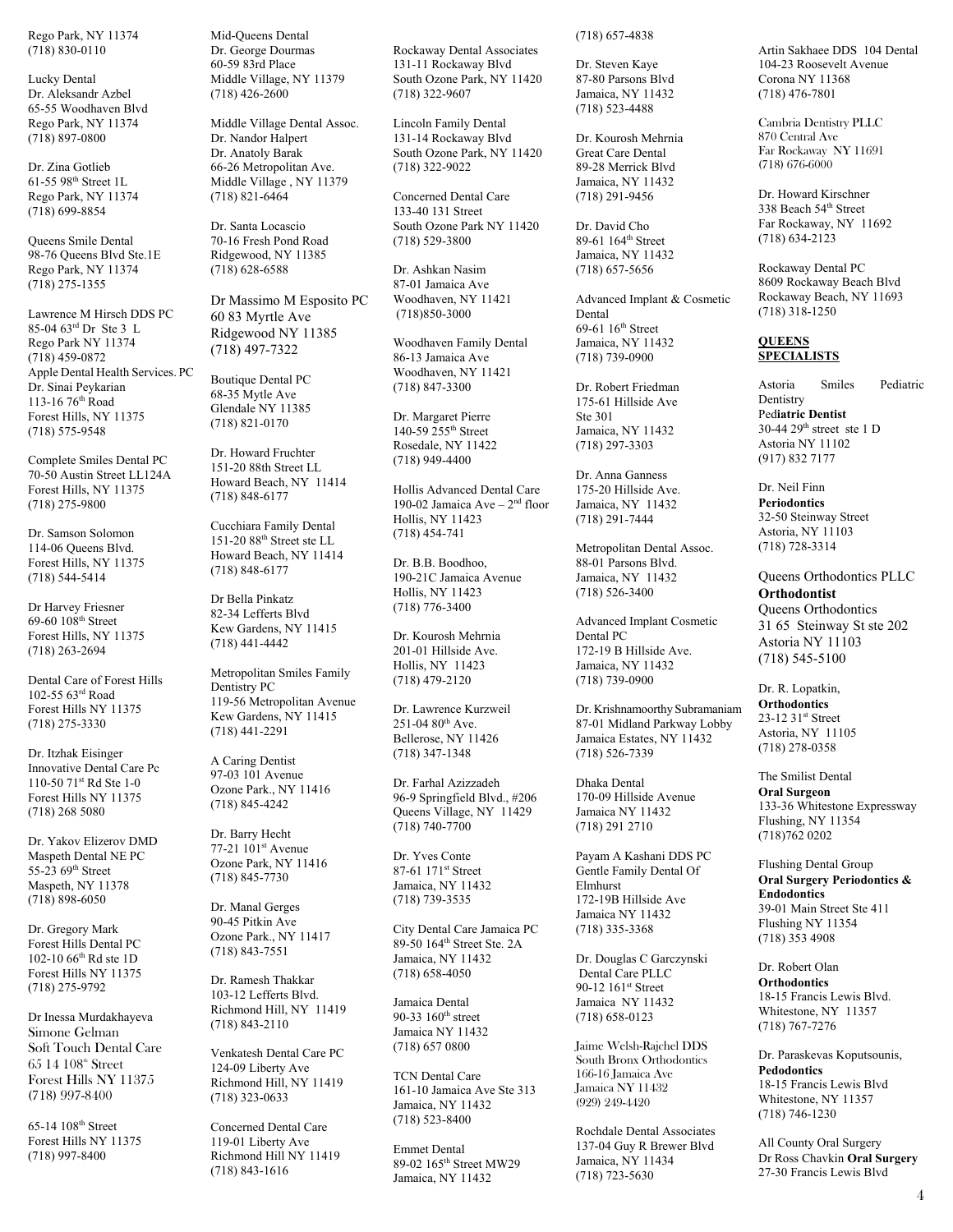Flushing, NY 11358 (718) 762-2340

Bayside Periodontics & Implants **Periodontits**  222-15 Northern Blvd St LL-F Bayside, NY 11361 (347) 235-0660

David H Sukoff DDS **Orthodontics**  52-31 Little Neck Pkwy Little Neck Ny 11362 (718) 224-0040

Dr. Edward Kim **Periodontist**  61-34 188th Street Fresh Meadow, NY 11365 (718) 454-7334

Dr.Shahram Kohan **Orthodontics** 166-15 Union Turnpike Flushing, NY 11366 (718) 591-6100

Orthodontics at Jackson Heights **Orthodontics**  37-55 76th Street # bsmt Jackson Heights NY 11372 (718) 426-9400

Dr. Juan Carlos DeFex **Oral Surgery**  74-10 35th Ave Ste 106W Jackson Heights, NY 11372 (718) 476-6750

Manhattan Oral Facial Surgery **Oral Surgery**  82-12 37<sup>th</sup> Ave Jackson Heights, NY 11372 (347) 590-9910

Progressive Oral Surgery  **Oral Surgery**  37-06 82nd Street Jackson Heights, NY 11372 (718) 565-8800

Maria Herrera Dentistry **Oral Surgery, Endodontics Orthodontic**  37-53 91<sup>st</sup> street Jackson Heights, NY 11372 (718) 205-4377

NYC Oral Surgery Assoc **Oral Surgery**  33-53 82nd Street Suite A01 Jackson Heights NY 11372 (718) 899 7811

Queens Prof. Dental Care P.C. **Periodontics**  86-18A 37th Avenue Jackson Hts., NY 11372 (718) 898-8080

Queens Orthodontics PLLC Laura O Edwards Ortho 92-12 Roosevelt Avenue Jackson Heights NY 11372 (929) 388-4838

Elite Dental Care **Endodontics, Periodontics, Orthodontics, Oral Surgery** 94-38 59th Avenue Elmhurst, NY 11373 (718) 699-1100

Dr. Najat **Periodontics** 60-59 83rd Place Middle Village, NY 11373  $(718)$  426-2600

Dr Shuang Xu **Pediatric Dentist**  90-15 Queens Blvd Elmhurst, NY 11373 (718) 760-1616

Dr. S. J. Rintel, **Orthodontics**  103-11 6 8th Drive, L-1 Forest Hills, NY 11374 (718) 275-6767

Dr. James Sunwoo **Oral Surgery**  94-24 63<sup>rd</sup> Drive Rego Park, NY 11374 (718) 275-4545

Dr. Yuriy Yusupov, **Oral Surgery**  93-08 Queens Blvd. Rego Park, NY 11374 (718) 275-0700

Forest Hills Oral Surgery **Oral Surgery**  68-63  $108^{th}$  Street – ste D Forest Hills, NY 11375 (718) 575-1010

Apple Dental Health Services PC **Periodontics, Oral Surgery, Orthodontics** 113-16 76th Road Forest Hills, NY 11375 (718) 575-9548

Dr. David Tabaroki, **Oral Surgery**  102-10 Queens Blvd Forest Hills, NY 11375 (718) 544-4440

Dr. Sabeeh Khan, **Orthodontics** 55-36 69th Place Maspeth, NY 11378 (718) 533-6200

The Smilist Dental, PPLC.  **Periodontics, Orthodontics, Oral Surgeon**  47-05 44<sup>th</sup> Street- Suite A2 Woodside, NY 11377 (718) 752-9000

Dr. Brad Hudson, **Orthodontics** 66-26 Metropolitan Ave Middle Village, NY 11379 (718) 821-6464

Dr. Vincent J. Bilello **Orthodontics** 65-34 Myrtle Avenue Glendale, NY 11385 (718) 386-8728

Boutique Dental PC

Periodontics Oral Surgery Endodontic Ortho 68-35 Mytle Ave Glendale NY 11385 (718) 821-0170

Dr. Steven Kollander, **Oral Surgery**  60-83 Myrtle Ave. Ridgewood, NY 11385 (718) 497-2700

Dr. Simon Bangiyev **Oral Surgeon 102-32** Jamaica Ave Richmond Hill NY 11418 (718) 805-6000

Dr. Adele Newell **Pediatric** Dr Venkatesh Dental Care **Periodontics**  124-09 Liberty Avenue Richmond Hill NY 11419 (718) 323-0633

Advanced Dental Specialties **Pediatric Dentist**  197-11 Hillside Ave Hollis NY 11423 (718) 740-6000

Dr. Anthony Green, **Oral Surgery**  178-36 Wexford Terrace Ste 2E Jamaica Estates, NY 11432 (718) 739-1300

Jamaica Dental- **Oral Surgeon Pedodontist. Periodontics & Endodontic**   $33160<sup>th</sup>$  street Jamaica NY 11432 **(**718) 657 0800

Dr Sasha Baston **Ortho** Dr Oleg Drut **Ortho** South Bronx **Orthodontics** 166-16 Jamaica Ave Jamaica NY 11432 (929) 249-4420

#### **STATEN ISLAND GEN"L PRACTITIONERS**

No Tears Dental 475 Saint Marks Place Staten Island, NY 10301 (718) 273-0225

Clove Lakes Family Dental Oakwood Dental Arts of Clove Lakes 1140 Victory Blvd Staten Island NY 10301 (718)255-8995

Total Dental Care fo S.I. 135 Willowbrook Road Staten Island, NY 10302 (718) 448-1144

Dr. Michael Gastaldi 86 McClean Ave Staten Island, NY 10305 (718) 816-6686

Dr. Louis DeFeo

97 New Dorp Lane Staten Island, NY 10306 (718) 351-8080

Oakwood Dental Arts 1839 N. Railroad Ave Staten Island, NY 10306 (718) 979-2121

Oakwood Dental Arts South Shore 4864 Arthur Kill Road Ste 400 Staten Island, NY 10309 (718) 356-9800

William F Edwards DDS West Brighton Dental Arts 1082 Castelton Ave Staten Island NY 10310 (718) 727-6006

Dr. Allan Kaye 3595 Richmond Ave. Staten Island, NY 10312 (718) 356-1450

Dr. David Sandler Richmond Dental Arts 808 Annadale Road Staten Island NY 10312 (718) 966-0989

Dr. Stanislav Golyand 4032 Richmond Avenue Staten Island, NY 10312 (718) 948-6500

RSN Dental P.C. 3589 Richmond Ave. Staten Island, NY 10312 (718) 317-1737

William G Corbett DMD PC Woodrow Family Dentistry PC 739 Woodrow Road Staten Island NY 10312 (718) 317-8524

Staten Island Mall Dental P.C. Staten Island Mall 2655 Richmond Ave. Space 2220 Staten Island, NY 10314 (718) 982-5500

Dr, Harry Weisenfeld 310 Richmond Hill Road Staten Island, NY 10314 (718) 494-0100

Justin Schussheim, DDS, PC 71 Todd Hill Road, Suite 203 Staten Island, NY 10314 (718) 816-8102

Oakwood Dental Arts by Mall 2791 Richmond Ave Ste 2 Staten Island NY 10314 (718) 400-9002

#### **STATEN ISLAND SPECIALISTS**

Bay Dental at the Point **Orothodontics**  155 Bay Street Ste C-3 Staten Island NY 10301 (718) 876 8100

Total Dental Care of S. I.

**Periodontics** 

135 willowbrook Road Staten Island, NY 10302 (718) 448-1144

Dr. J. Tucker **Orthodontics**  235 Dongan Hills Ave Ste 1B Staten Island, NY 10305 (718) 720-7346

Staten Island Oral and Maxillofacial Surgery **Oral Surgeon**  256-C Mason Ave Staten Island, NY 10305 (718) 226-1251

Family Health Dental of NY **Oral Surgery**  3044 Amboy Road Staten Island NY 10306 (718) 987 8999

Oakwood Dental Arts **Endodontics**  4864 Arthur Kill Road Ste 400 Staten Island, NY 10309 (718) 356-9800

Dr. R. Costagliola **Oral Surgery** 71 Todt Hill Road Staten Island, NY 10314 (718) 815-3221 Paramount Oral Surgery **Oral Surgery**  201 Edward Curry Ave. Ste. 101 Staten Island, NY 10314 (718) 494-2053

Richmond Ave Orthodontics **Orthodontics**  2025 Richmond Ave Staten Island, NY 10314 (718) 477-7711

Dr. Nelson L Diamondstein Dr. Harry Weisenfeld DDS **Oral Surgery**  310 Richmond Hill Rd Staten Island NY 10314 (718) 494-0100

Dr. Barry M Greenfield **Periodontic**  1887 Richmond Avenue Staten Island NY 10314 (718) 477-7500

 Richmond Ave **Orthodontics Orthodontics** 2025 Richmond Ave Staten Island NY 10314 (718) 477-7711

Dr .Bernard Goldman **Endodontic**  Goldmand & Levine Endontics 165 Westwood Ave Staten Island NY 10314 (718) 761-1200

#### **MANHATTAN GEN'L PRACTITIONERS**

Dr. Sheldon Stern 65 Columbia Street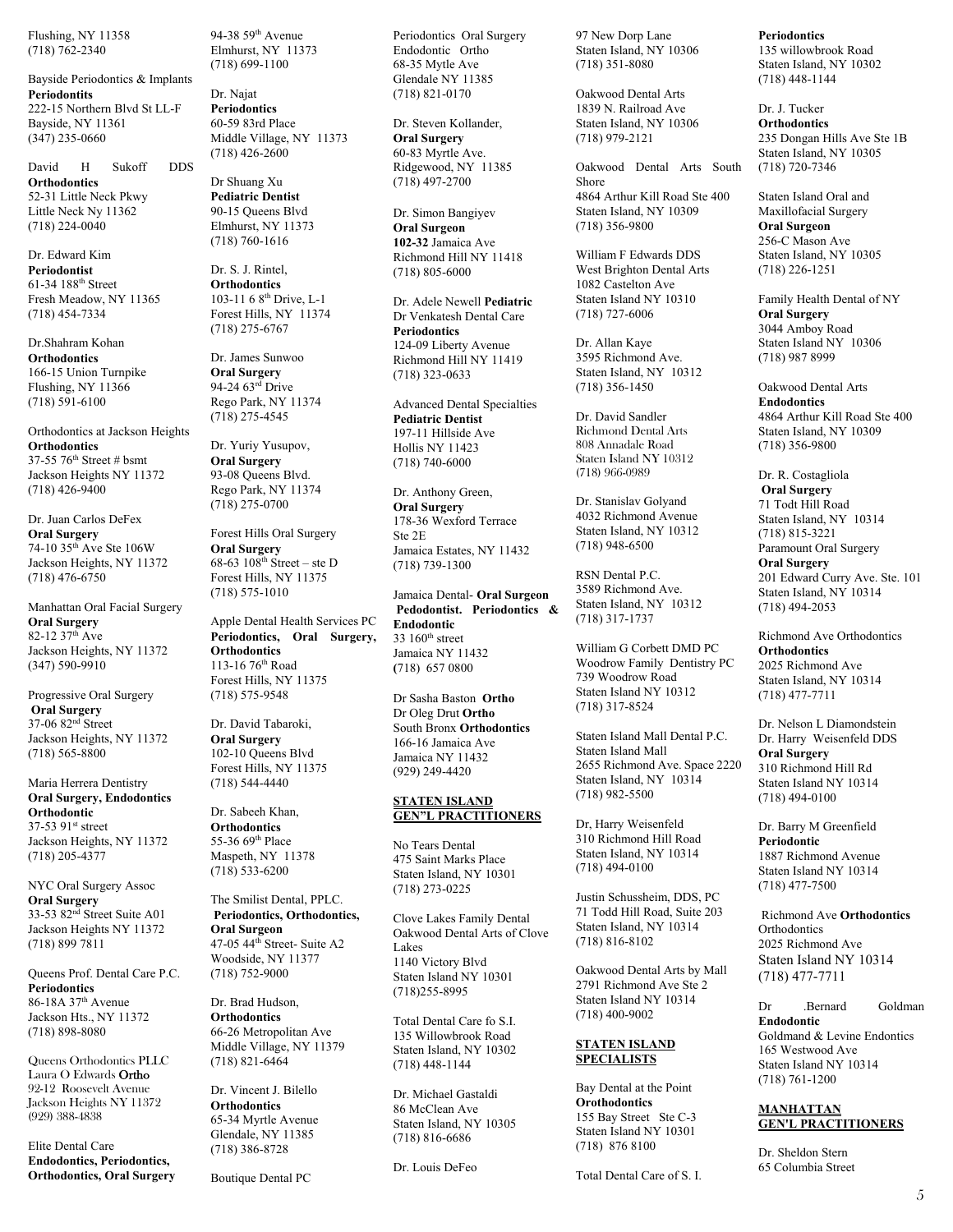New York, NY 10002 (212) 254-2225

City Dental Group LLP Dr. Steve Taranov 11 Broadway, Mezz. Level New York, NY 10004 (212) 425-0505

Platinum Dental 65 Broadway ste408 New York, NY 10006 (212) 430-3835

BW DENTAL 108 Duane Street New York, NY 10007 (212) 966-5551

East Village Dental 15 Avenue A Ground Floor New York, NY 10009 (212) 677-2510

Dr. Amir Shahabi Sound Dental PLLC PC 42 Lafayette Street New York NY 10013 (917) 261-6464

Dentist on Madison GRP 175 Madison Avenue New York NY 10016 (212) 532 2000

D & L Dental PC 77 Park Ave New York, NY 10016 (718) 426-2231

Havemeyer Associates 124 East 40<sup>th</sup> Street Ste 302 New York, NY 10016 (917) 280-5625

 New York Dental Office PC 274 Madison Avenue Ste 202 New York NY 10016 (212) 889 8870 **Not Accepting New Patients** 

Shaul Hubscher DDS PC Dr Dana Dental & CO PC NYC Dental Center 216 East 39th Street Ste 1 New York NY 10016 (646) 861-3070

Concerned Dental Care of Midtown 30 East 40<sup>th</sup> Street Ste 207 New York NY 10016 (212) 696-4979

Steven Kauftheil DDS PLLC 175 Madison Ave New York NY 10016 (212) 532-2000

42nd Street Dental Associates 161 Madison Ave Ste 1 E New York, NY 10016 (212) 631-0222

Dr Ngozi N Etufugh DDS PC 30 Central Park So Ste 4D New York NY 10019 (212) 371-2930

Century Medical & Dental 827  $11<sup>th</sup>$  Ave New York NY 10019 (212) 369-5566

Dr. Richard Mikaelian 133 East 58th St. Ste 403 New York, NY 10022 (212) 752-1898

Dr. Robert Friedman 18 East  $50^{th}$  Street –  $8^{th}$  Floor New York, NY 10022 (212) 688-2452

Dr. George Manthas 250 E. 48th Street New York, NY 10022 (212) 752-2212

Dr Chana Weller DDS PLLC 41 West 72nd Street ste 1 D New York NY 10023 (212) 721 8373

Drs Levingart & Levingart 25 Central Park West Ste 1 T New York NY 10023 (212) 581-0707

UES Dental PC 162 West 72nd St 2nd FL New York NY 10023 (212) 496-2260

Meena Shah Dental 700 Columbus Ave. New York, NY 10025 (212) 865-0177

Concerned Dental Care PLLC 657 Amsterdam Avenue New York NY 10025 (212) 203-4792

Second Avenue Dental Group 1976 Second Avenue New York NY 10029 (212) 996-6269

Dr. Abel Hendy 632 W. 147th Street New York, NY 10031 (212) 234-5678

Dr. Maria Teresa Manalad 5 Halminton Place 2nd floor New York, NY 10031 (212) 234-4919

Dr. Ravi Maddali 639 West 173rd Street Ste 1A New York, NY 10032 (212) 928-4480

Hamilton Family Dental 615 West  $186^{th}$  Street #1D New York, NY 10033 (212) 781-8200

South Bronx Dental PC 4211 Broadway New York NY 10033 (646) 893-0700

Sherman Dental Associates

19 Vermilyea Ave #3A New York, NY 10034 (212) 942-0699

East Harlem Dental Plaza 2060 Lexington Ave. New York, NY 10035 (212) 996-5996

Dr. Pavel Niderman Atlantic Dental PC 2060 Lexington Ave 2nd FL New York NY 10035 (212) 996-5996

Fresh Dental 230 W. 41<sup>st</sup> Street, 2<sup>nd</sup> Floor New York, NY 10036 (212) 398-9690

Dr. Natalya Modlin Val Atsen DDS New Broadway Dental 1501 Broadway Ave Ste 520 New York, NY 10036 (212) 398-1969

Dr. Anthony Karil 88 Fulton Street New York, NY 10038 (212) 227-3437

Dr Afaf B Hanna PC 64 Fulton St  $6<sup>th</sup>$  fl Ste 600 New York NY 10038 (212) 619-5121

Dr Nazar Shcheglov DDS Harlem Dental Care PLLC 163 West 145th street New York NY 10039 (212) 281 9200

IK Dental Dr. Igor Klebanov 4405 Broadway New York, NY 10040 (212) 568-1500

Dyckman Dental Services 153 Dyckman Street New York, NY 10040 (212) 569-5300

Fabiola Reyes 1569 St,. Nicholas Avenue New York, NY 10040 (212) 740-2800

Inwood Dental Assoc. PC 177 Dyckman Street New York NY 10040 (929) 209-9996

Centro Dental 1569 St/ Nicholas Avenue New York. N.Y. 10040 (212) 740-2800

Dental Love 501A Main Street New York, NY 10044 (212) 752-8722

Anam Khalid DDS PC 630 5th Avenue Ste 1815 New York NY 10111 (212) 969 9490

#### **MANHATTAN SPECIALISTS**

Dr Julia K Jeong **Ortho** Dr Alberto Bordonaba **Ortho Washington Heights Orthodontics** 97 East 4<sup>th</sup> Street New York NY 10003 (212) 292-3848

City Dental Group LLP **Orthodontics**  11 Broadway, Mezz. Level New York, NY 10004 (212) 525-0505

Frankel Woods Dental Cindy Y Lee Pedodontic 57 Avenue A NYC NY 10009 (212) 259-0595

Dr. A. Askari **Periodontics** 317 Madison Ave. #906 New York, NY 10017 (212) 973-1126

Dr Ngozi N Etufugh DDS Nassau Oral & Maxillofacial Surgery

Oral Endodontics Ortho **Periodontics** 30 Central Park So Ste 4D New York NY 10019 (212) 371-2930

Dr. Neal Kaplan **Orthodontics**  133 East 58th Street Ste 510 New York, NY 10022 (212) 421-8354

Dr. Seth Black, **Oral Surgery**  30 E 60th Street Ste 1401 New York, NY 10022 (212) 593-2930

Dr Tamar Friling **Periodontic** UES Dental 162 West 72nd St 2nd FL New York NY 10023 (212) 496-2260

Dr. M. Freedner **Orthodontics** 115 W. 86th Street New York, NY 10024 (212) 362-9797

125th Street Dental Group **Orthodontics**  63 west 125th Street 2nd floor New York, NY 10027 (212) 348-3600

Eastside Oral Surgery PLLC **Oral Surgery**  231 East 106<sup>th</sup> Street New York NY 10029 (212) 348 0020

Manhattan Oral Facial Surgery **Oral Surgery**  3915 Broadway New York, NY 10032

#### (212) 567-5536

New Heights Oral Surgery Yandresco Quintana **Oral Surgery** 651 West 180th Street Ste 1 New York Ny 10033 (212) 927- 0565

Dr Renee Pompei **Ortho** Washington Hgts Orthodontics 260 Audubon Ave New York, NY 10033 (212) 923-0222

Frankel Woods Dental John T Hansford Jr DMD Pedodontics & Anesthesiologist 260 Auduon Ave NYC NY 10033 (212) 781-3000

South Bronx **Orthodontics**  4211 Broadway New York NY 10033 (646) 893-0700

Manhattan Oral Facial Surgery **Oral Surgery**  2168 Third Ave New York, NY 10035 (646) 360-4840

Dr. Flora Nidermand **Periodontics**  2060 Lexington Ave 2nd Fl New York NY 10035 (212) 996-5996

Dr. Brian Webber, Dr. Mariam Wozniak, **Periodontics, Endodontics**  230 West 41<sup>st</sup> Street, 2<sup>nd</sup> Floor New York, NY 10036 (212) 398-9690

Perfect Smile Braces **Orthodontist**  192 Dyckman Street New York NY 10040 (347) 801) 8888

Inwood Dental Assoc. Endodontic & Periodontic 177 Dyckman Street New York NY 10040 (929) 209-9996

Perfect Dental Care PC **Oral Surgery**  30 East  $60^{th}$  St Ste 608 NYC NY 10022-1038 (212) 644-7009

Dental Love **Periodontics**  501A Main Street New York, NY 10044 (212) 752-8722

## **BRONX GEN'L PRACTITIONERS**

B & B Dental 910 Grand Concourse Bronx, NY 10451 (718) 538-2410

Dr Zebunnessa Moral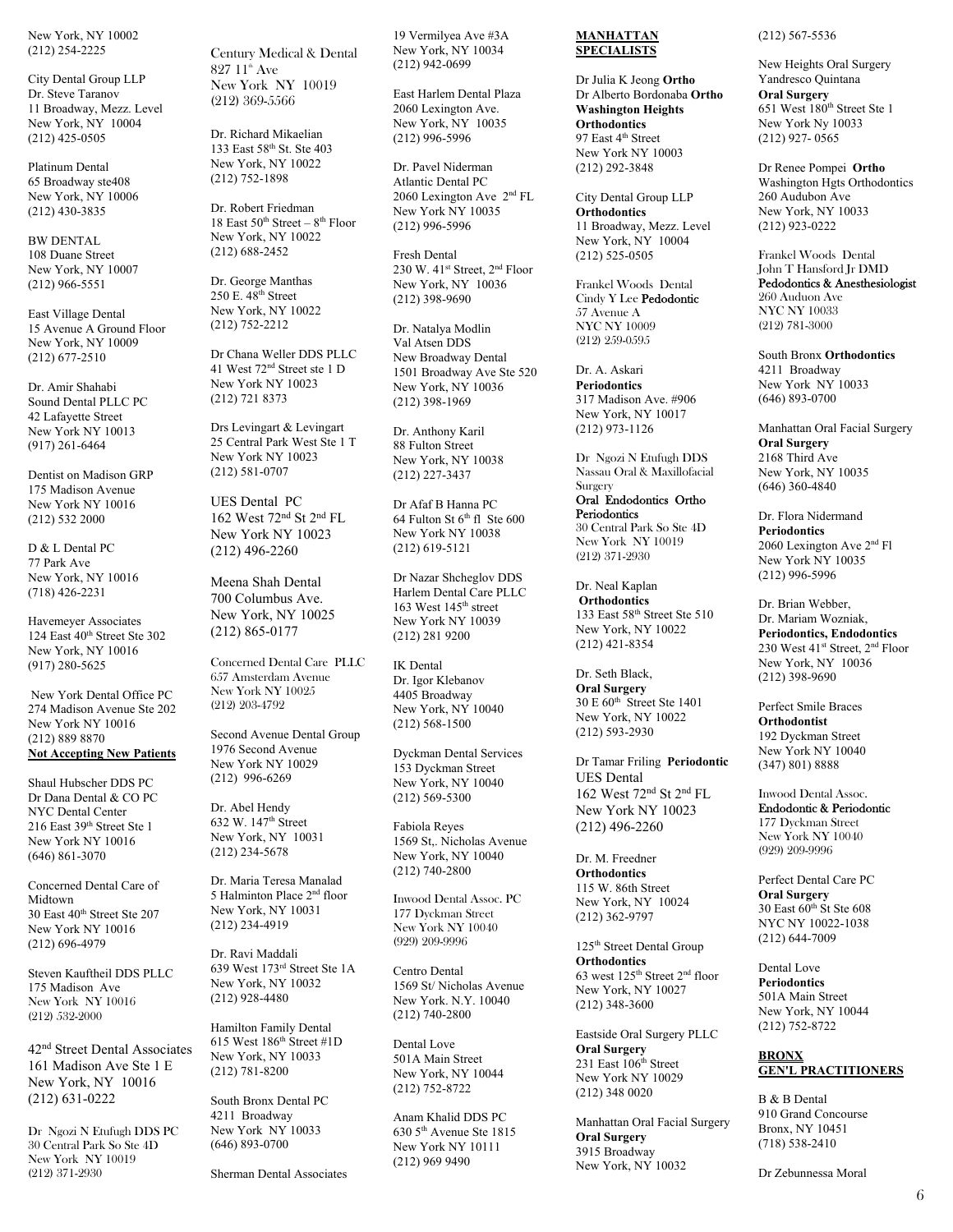289 East 149<sup>th</sup> Street 2<sup>nd</sup> fl. Bronx, NY 10451 (718) 742-7400

Dr. Lia Datikashvili 293 East 149th Street Bronx, NY 10451 (646) 404-5005

Dr. Godrick Tayloe 230 East 161st Street Bronx, NY 10451 (718) 992-8200

Dr. Steive Kim S & K Dental Mgt PLLC 630 Cortlandt Ave Bronx NY 10451 (718) 993-4300

Syed M Ali DDS PC Excellent Dental Inc 1197 River Ave Ground Fl Bronx NY 10452-8005 (718) 681-0020

Empire Dental Care 1963 Grand Concourse Bronx, NY 10453 (718) 294-8800

Cute Pearls Dental Care 1749 Grand Concourse Ste. 1E Bronx, NY 10453 (718) 466-2222

Willis Dental Care Dr. Boris Katayev Dr. Alexander Musheyev 237 Willis Ave. Bronx, NY 10454 (718) 292-6311

Dr. Ramesh Vinjamuri 823 Westchester Ave. Bronx, NY 10455 (718) 893-0080

Open Dental  $432$  East 149<sup>th</sup> Street Bronx, NY 10455 (718) 618-7564

Dr. Mohammad Haque 188 E. 167th Street Bronx, NY 10456 (718) 588-8000

Tremont Smiles Dental 563 East Tremont Ave Bronx, NY 10457 (718) 466-4500

Dr. Eric H Francis Brace Yourself Dental 565 East 184th Street Bronx, NY 10458 (718) 220-8800

Fordham Plaza Dental Associates 466 E. Fordham Road Bronx, NY 10458 (718) 365-4300

Plaza Dental 1049 E. 163rd Street Bronx, NY 10459 (718) 842-5020

Dr. Indu Anilesh 934 E 163rd Street Bronx, NY 10459 (718) 542-2019

Janas Dental 1401 A Overing Street Bronx, NY 10461 (718) 239-8241

Starbrite Dental PLLC 2580 East Tremont Ave Bronx NY 10461 (718) 824 4597

Friendly Smile Dental 2198 Barnes Ave Bronx, NY 10462 (718) 863-4141

810 Dental Associates 810 Pelhan Parkway So Ste.A Bronx, NY 10462 (718) 824-4383

We Smile Dental 1959A Westchester Ave Bronx, NY 10462 (718) 822-6086

Dr. Sameh H. Aknouk 1473 West Ave Bronx, NY 10462 (718) 824-5444

Dr. Ofer A. Cohen 2169 White Plains Road Bronx, NY 10462 (718) 597-6314

Dr. Clifford Saloshin 2277 Westchester Ave. Bronx, NY 10462 (718) 829-4646

Jilbert B Neman DDS PC Modern Smiles Dental Care 1387 Castle Hill Ave Bronx NY 10462 (718) 863-2777

Dr. Reginald Borgella 3102 Kingsbridge Ave. Ste 1E Bronx, NY 10463 (718) 543-9786

Dr. Robert Bogan 5606 Broadway Bronx, NY 10463 (718) 549-5544

Dr Michael Aghelian DDS PLLC 2005 Nereid Avenue Bronx NY 10466 (718) 426-3000

EZ Dental Care 86 West 183rd Street Bronx, NY 10453 (718) 367-4222

Allerton Dental 645 Allerton Ave. Bronx, NY 10467 (718) 519-1500

Dr. Leonid Yoffee 33 East 208th Street Bronx, NY 10467 (718) 652-0769

Ilia Abramov DDS PC Friendly Smile Dental PLLC 770 Allerton Avenue Bronx NY 10467 (718) 325-5555

Concerned Dental Care 55 East Mosholu Pkwy North Bronx NY 10467 (718( 652-7370

Dr. Aaron Polinsky 2532 University Avenue Bronx, NY 10468 (718) 295-0203

Cohens Gentle Dental 1 East Fordham road Bronx, NY 10468 (718) 365-0990

University Dental Associates 2505 University Ave. Bronx, NY 10468 (718) 733-6600

Dr. Cinzia Dinoi 2665 Grand Concourse Bronx, NY 10468 (718) 365-8660

Dr. Aaron Polinsky 2532 University Ave Bronx, NY 10468 (718) 295-0203

Dr. Sandra Innabi 1475 Astor Ave Bronx, NY 10469 (718) 653-2411

Malvika Tickoo DMD PC Marvel Smiles LLC PC 3366 Boston Road Bronx NY 10469 (718) 547-5280

D' Arrigo & Bonelli DDS LLP 1475 Astor Ave Bronx NY 10469 (718) 653-2411

Dr. Hadley Bach 1966 Newbold Ave, Ste. 107 Bronx, NY 10472 (718) 863-9733

Dr. Wali Khan 1221 White Plains Road Bronx, NY 10472 (718) 792-6991

Dr. Elliot Scher 1523 Westchester Ave. Bronx, NY 10472 (718) 542-1444

Dr. Tony Ko-Wei Chen 100 Elgar Place Bronx, NY 10475 (718) 671-6650

 Elgar Family Dental 120 Elgar Place Unit B Bronx, NY 10475 (718) 708-7171

Dr. Benjamin Katayev 140-1 DeKruif Place Bronx, NY 10475 (718) 379-1700

Dr. Amrendra Singh 120 Benchley Pl., Bldg. #24 Ground Floor Front 1 Bronx, NY 10475 (718) 379-4800

Dr. Karina Krom 200 Baychester Ave Ste 311C Bronx, NY 10475 (347) 625-6438

#### **BRONX SPECIALISTS**

Manhattan Oral Facial Surgery **Oral Surgery**  3056 Third Avenue Bronx, NY 10451 (347) 590-9251

Dr. Leah Lewis **Endodontics**  237 Willis Ave Bronx, NY 10454 (718) 292-8988

Advanced Bronx Dental **Oral Surgery**  235 Willis Ave Bronx, NY 10454 (718) 292-8988

Dr Alberto Bordonaba **Orthodontics** 2992 3rd Ave Bronx NY 10455 (718) 292-4700

Garrett A Weston **Ortho**  Northern Braces 2825 3rd Ave Ste 403 Bronx NY 10455 (917) 801-3600

Tremont Smile Dental Oral & Maxillofacial **Oral Surgery**  563 East Tremont Ave Bronx, NY 10457 (718) 466-4500

Brace Yourself **Orthodontics**  565 East 184th Street Bronx, New York 10458 (718) 220-8800

Perfect Smile Braces **Orthodontics**  555 East Fordham Road Bronx, NY 10458 (347) 801-8888

Perfect Smile Braces **Orthodontics**  555 East Fordham Road Bronx NY 10458 (347) 801-8888

Dr Laura Edwards **ORTHODONTICS** Diamond Braces

942 Southern Blvd Bronx NY 10459 (929) 487-0777

Dr Zalman S Lewis **Periodontics**  Family Dental Office 2580 East Tremont Ave Bronx NY 10461 **(**718) 824 4597

Parkchester Assoc **Oral/Maxillofacial Surgery**  1776 Eastchester Rd Ste 230 Bronx NY 10461 (718) 518-1776

South Bronx Orthodontics **Orthodontics** 25 Westchester Square Bronx Ny 10461 (929) 388-4800

Manhattan Oral Facial Surgery **Oral Surgery**  1241 Castle Hill Avenue Bronx, NY 10462 (347) 590-9917

Dr Sasha M Baston **Ortho** Dr Isaak Yelizar **Ortho**  South Bronx Orthodontics 2194 White Plains Rd Bronx NY 10462 (929) 388-4488

Dr Alberto Bordonada **Orthodontics** South Bronx Orthodontics

1376 Metropolitan Ave Bronx NY 10462 (929) 888-9380

Manhattan Oral Facial Surgery **Oral Surgery**  5209 Broadway Bronx NY 10463 (646) 964 5960

Julia K Jeong DMD **Ortho**  South Bronx Orthodontics 86 West 225th Street Bronx NY 10463 (929) 388-4388

Gunhill Dental **Pediatric, Endodontic, Oral Surgery**  301 E. Gun Hill Road Bronx, NY 10467 (718) 740-6000

Dr. B. Aminpour **Oral Surgery**  2505 University Ave. Bronx, NY 10468 (718) 733-6600 American Dental **Orthodontics**  2535 Grand Concourse Bronx, NY 10468 (718) 365-4900

Dr. B. Ghalili, **Periodontics**  2505 University Ave. Bronx, NY 10468 (718) 733-6600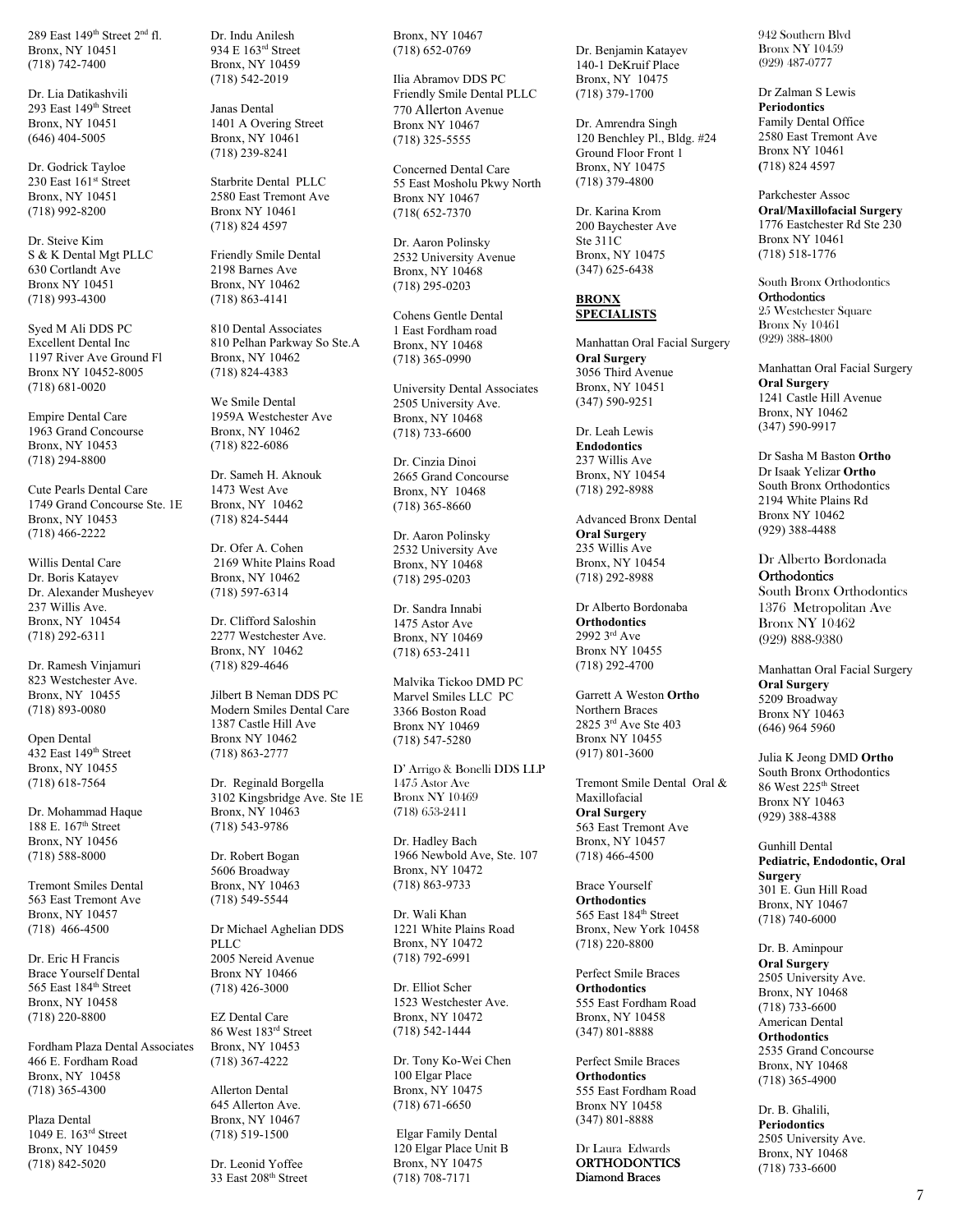South Bronx Orthodontics 27 W Fordham Rd Bronx NY 10468 (929) 487-1700

Manhattan Oral Facial Surgery **Oral Surgery**  3457 Boston Road Bronx, NY 10469 (347) 590-9916

Sandra M Innabi DMD PC Northern Westchester County Dental 1475 Astor Ave Bronx NY 10469 (718) 653-2411

Manhattan Oral Facial Surgery **Oral Surgery**  6118 Riverdale Avenue Bronx, NY 10471 (347) 590-9915

Dr Sasha Baston **Ortho South Bronx Orthodontics** 1552 Westchester Ave Bronx NY 10472 (929) 390-7090

Advanced Dental Group **Oral Surgery, Endodontics, Pediatric Dentist**  140-1 DeKruif Place Bronx, NY 10475 (718) 379-1700

Dr. Lucy Villa **Periodontics**  200 Baychester Ave Ste 311C Bronx, NY 10475 (347) 625-6438

### **NASSAU GEN'L PRACTITIONERS**

Dr. Louis Shapiro 249-12 Jericho Tpke. Floral Park, NY 11001 (516) 437-4474

Park One Dental PC Dr Sapan A Mukhatiyar 1601 Jericho Tpke New Hyde Park NY 11040 (516) 354-0033

Dr. Kailash Kaur 1613 Hillside Avenue New Hyde Pk, NY 11040 (516) 616-4800

PM Dental Care 121 Jericho Turnpike Mineola, NY 11501 (516) 746-1111

Dr. Alan Perlmutter 650 Central Ave. Ste O Cedarhurst, NY 11516 (516) 295-1584

Great Expressions Dental 112 Main Street East Rockaway NY 11518 (516) 766 6780

Sun H Park DDS PC

Apple Dental Health Svc PC 117 West Sunrise Hwy Freeport Ny 11520 (718) 575-9548

Roosevelt Field Mall Dental 630 Old Country Road Ste 0001D Garden City, NY 11530 (516) 294-1919

Dr. Steven Ost 40 Railroad Ave. Glen Head, NY 11545 (516) 671-5641

Dr. Stephen Posovsky 50 Clinton Street, Ste 100 Hempstead, NY 11550 (516) 483-9488

Nassau Dental 91 Clinton Street Hempstead, NY 11550 (516) 538-8980

Dr. Rashel Monhian Rahmani 960 Hempstead Ave. West Hempstead, NY 11552 (516) 481-0787

Great Expressions Dental Center 380 Hempstead Ave West Hempstead, NY 11552 (516) 483-1215

West Hempstead Dental 561 Hempstead Avenue West Hempstead, NY 11552 (516) 483-7580

 West Hempstead Dental PC 561 Hempstead Ave West Hempstead NY 11552 (516) 483-7580

East Meadow Dental Assoc 403 Merrick Avenue East Meadow NY 11554 (516) 486-0900

East Meadow Family Dental 1900 Hempstead Tpk Ste 402 East Meadow NY 11554 (516) 564-8499

Great Expressions Dental Center 230 Long Beach Road Island Park, NY 11558 (516) 889-5050

Great Expressions Dental of NY 247 Merrick Road, Suite 103 Lynbrook, NY 11563 (516) 599-3383

Dr. Dennis Gilman 1955 Merrick Road Ste 200 Merrick, NY 11566 (516) 867-0804

Merrick Dental Care 1846 Merrick Avenue Merrick NY 11566 (516) 378 1725

The Smilist Dental

71 Lincoln Avenue Rockville Centre, NY 11570 (516) 764-7222

Great Expressions Dental 2940 Lincoln Ave Ste 101 Oceanside, NY 11572 (516) 766-6750

Dr. Steven Talerman 1044 Northern Blvd Ste 103 Roslyn, NY 11576 (516) 484-4450

Dr Supriya Kazi DDS PC North Shore Family Dental Care 1044 Northern Blvd Ste 106 Roslyn NY 11576 (160 625-0088

Yelena Mikhaylova DDS Roslyn Family Dental PC 86 Mineola Ave Roslyn NY 11577 (516) 271-2100

Goldberg Dental of Valley Stream 417 West Merrick Road Valley Stream, NY 11580 (516) 568-0448

Dr Phedryne Robert 1309 Dutch Broadway Valley Stream, NY 11580 (516) 307-1678

Dr. Peter Ickowicz 99 Hillside Ave Ste M Williston, N.Y. 11596 (516) 746-7761

Dr. Michael Schamis 1173 Bellmore Road North Bellmore, NY 11710 (516) 785-1128

Bethpage Smiles Family Dental PC 549 Stewart Ave Bethpage NY 11714 (516) 490-7707

Dr. Edouard Etlis Global Family Dental 1037 Fulton Street Dental Farmingdale NY 11735 (631)977-7171

 Dr. Sherif Desoukey 918-1 Main Street South Farmingdale, NY 11735 (516) 420-1177

Concerned Dental Care 1025 Portion Rd Ste H Farmingville NY 11738 (631) 696-0100

Dr. Ricky Munter 366 North Broadway Ste 302 Jericho, NY 11753 (516) 935-0066

Dr. Steven M. Goldberg 3601 Hempstead Tpke Levittown, NY 11756 (516)579 7577

Great Expressions Dental PC 542 Gardiners Ave Levittown NY 11756 (516) 731 0040

Levittown Dental Group PC 64 Division Ave Ste 200 Levittown NY 11756 (516) 796 6588

Dr. Roger Giuliani Sunrise Dental Assoc 25 Carmans Road. Massapequa, NY 11758 (516) 799-5577

Drs Caplin, Goldberg & DeFeo, 5454 Merrick Road. Massapequa, NY 11758 (516) 798-3300

The Smilist Dental 5060 Sunrise Hwy Massapequa Park NY 11762 (516) 619-9770

The Smilist Dental 3299 Cherrywood Drive Wantagh, NY 11793 (516) 785-5239

National Dental 333 South Broadway Hicksville, NY 11801 (516) 931-3615

National Dental PC Dr Pankaj P Singh 180 South Broadway Hicksville NY 11801 (516) 433-1800

Krupali Shah DDS PC Bethpage Smiles Family Dental 120 Bethpage Rd Ste 310 Hicksville NY 11801 (516) 288 8393

Bertha D Bravo DDS PC Complete Dental PC 362 West Old Country RD Hicksville NY 11801 (516) 933-3000

Amina P Ghatala DDS The Smilist Dental PLLC 260 No Broadway Hicksville NY 11801 (516) 931-0400

#### **NASSAU SPECIALISTS**

Progressive Oral Surgery **Oral Surgery**  23 Bond Street Great Neck, NY 11021 (516) 482-0329

Dr. Adam Zatcoff, **Periodontics** 700 Hillside Ave New Hyde Park, NY 11040 (516) 352-8282

Serena D Thomas **Ortho**  Tyun J Ray **Ortho**  Go Smile Othodontics

412 Jericho Turnpike New Hyde Park NY 11040 (516) 354-3724

Ross O Chavkins **Oral**  Chavkin Oral & Maxillofacial All County Oral & Maxillofacial 414 Jericho Tpke Ste 2 New Hyde Park NY 11040 (516) 755-7960

Dr. Brad Levine **Endodontics**  14 Maple Street Port Washington, NY 11050 (516) 767-9300

Bradley D Goldsamt **Ortho**  650 Central Ave Suite P Cedarhurst NY 11516 (516) 295-1255

Great Expressions Dental Ctr-NY **Orthodontics,Oral Surgery**  112 Main Street East Rockaway, NY 11518 (516) 766-6780

Great Expressions Amandeep Arenja PC 100 Brooklyn Ave Ste 1PR Freeport NY 11520 (516) 378-7880

Progressive Oral Surgery **Oral Surgery**  601 Franklin Ave Ste 110 Garden City, NY 11530 (516) 741-4415

Dr. N. Etufugh, **Oral Surgery**  33 Front Street, Ste. 307 Hempstead, NY 11550 (516) 292-6700

Dr Joseph W Como **Oral Surgery**  230 Hilton Ave ste 104 Hempstead NY 11550 (516) 481 6818

Great Expressions Dental Center **Periodontist, Oral Surgery**  380 Hempstead Ave West Hempstead, NY 11552 (516) 483-1215

East Meadow Dental Assoc **Periodontics, Endodontics**  403 Merrick Avenue East Meadow NY 11554 (516) 486-0900

Nassau Oral Surgery **Oral Surgery**  1705 Broadway Hewlett, NY 11557 (516) 593-4111

Great Expressions Dental Center **Periodontist**  230 Long Beach Road Island Park, NY 11558 (516) 889-5050

South Shore Endodontics **Endodontist**  483 Scranton Ave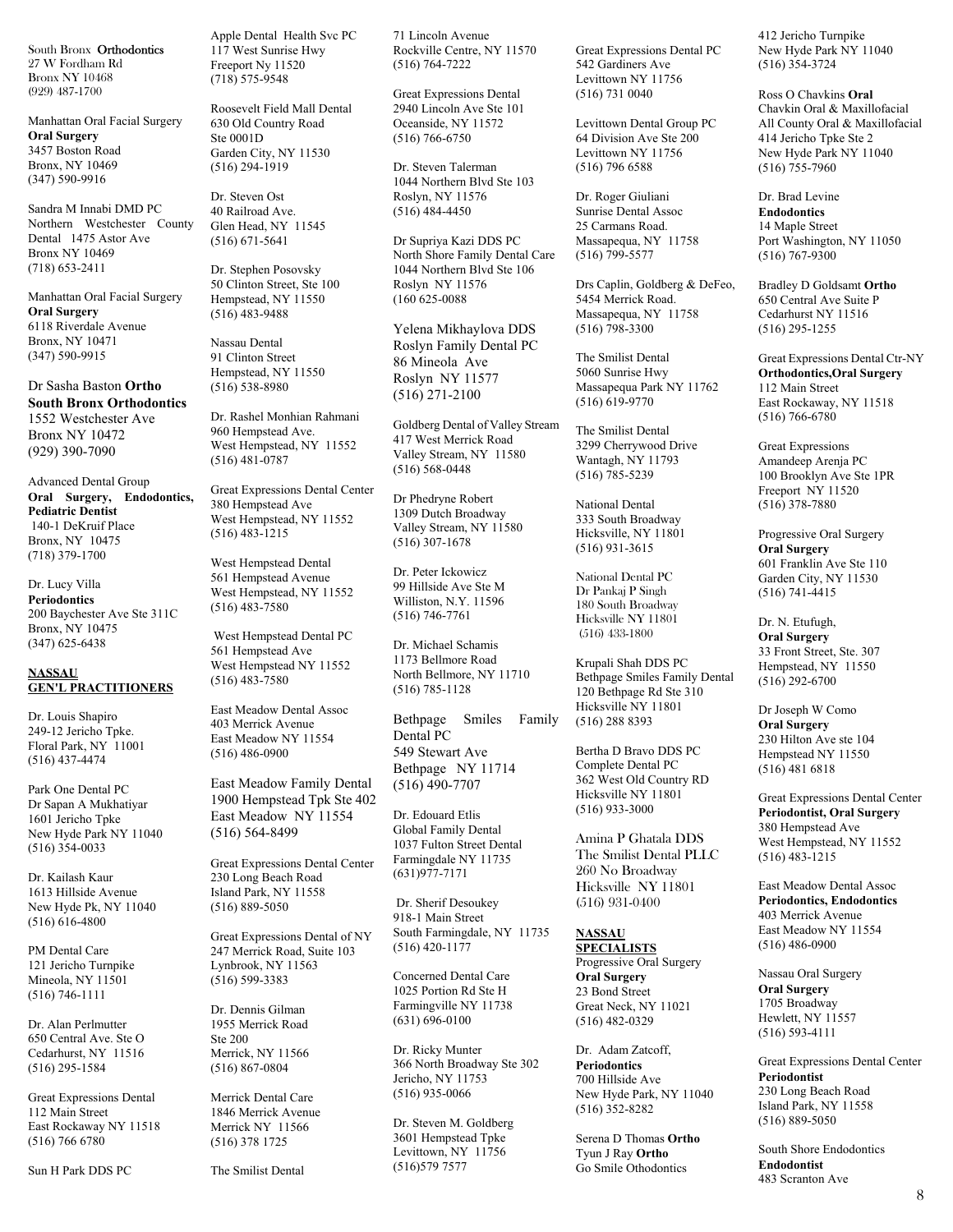Lynbrook, NY 11561 (516) 599-7111

Dr. Sabeeh Khan, **Orthodontics** 28 Merrick Ave. Merrick, NY 11566 (516) 378-1033

Dr. David Sukoff, **Orthodontics** 47 Merrick Ave Merrick, NY 11566 (516) 868-3131

Great Expressions Dental Center **Endodontics, Periodontics**  2940 Lincoln Ave Ste 101 Oceanside, NY 11572 (516) 766-6780

Dr. S. Friedman, **Orthodontics** 1025 Northern Blvd Ste 207 Roslyn, NY 11576  $(516)$  365 – 5300

Dr. R. L. Weinberg **Orthodontics** 22 Cardinal Drive Roslyn, NY 11576 (516) 626-0352

Emily B Halpern **Oral**  Kenneth Halpern **Oral** 70 Glen Cove Rd Ste 206 Roslyn Hghts NY 11577 (516) 621-2323

Zev Lararus Periodontics 216 Sea Cliff Ave Sea Cliff NY 11579 (516) 676-8148

## Stephanie Sfiroudis Periodontic

Esthetic Perio& Implant Therapy 99 Hillside Ave Ste A Williston Park NY 11596 (516) 747-1145

Dr Evanthia Peikidis **Orthodontics**  1991 Newbridge Road Bellmore NY 11710 (516) 360-0520

Protzel Oral & Maxillofacial **Oral Surgery**  4277 Hempstead Tpke Ste. 214 Bethpage, NY 11714 (516) 735-6505

Nassau County Orthodontics **Orthodontics**  4025 Hempstead Tpke # 1-A Bethpage NY 11714 (516) 797-7799

Dr. Davis Osteicher **Orthodontics**  93 Division Ave Levittown, NY 11756 (516) 735-8315

Dr. Kenneth Hursch **Oral Surgery** 

2870 Hempstead Tpke Levittown, NY 11756 (516) 735-8723

Dr. Frank DiBlasi **Orthodontics**  690 Broadway Ste 102 Massapequa, NY 11758 (516) 795-5769

The Smilist Dental, **Endodontics, Periodontics, Orthodontics, Oral Surgeon**  3299 Cherrywood Drive Wantagh, NY 11793 (516) 785-5239

Dr Lydia J Lam Oral Surgery Dr Steve Yusupov Oral Surgery 167 Froehlich Farm Blvd Woodbury NY 11797 (516) 677-9777

Dr. Sabeeh Khan, **Orthodontics** 146 Newbridge Road Hicksville, NY 11801 (516) 932-6200

Dr. Krupali Shah Bethpage Smiles Family Dental 120 Bethpage Rd Ste 300 Hicksville NY 11801 (516) 288-8393

Jules H Roberts DDS **ORAL North Shore Oral Maxillofacial Surgery 901 Old Country Road Plainview NY 11803 (516) 681-5330** 

#### **SUFFOLK GEN'L PRACTITIONERS**

Dr. K. M. DeMeireles 71 Ireland Place Amityville, NY 11701 (631) 691-6161

Dr. Steven Goldberg 400 West Main Street. Babylon, NY 11702 (631) 422-6066

Great Expressions Dental Center 393 Sunrise Highway Ste. 1 West Babylon, NY 11704 (631) 669 6067

 Grace Dental Smiles 102 Route 109 West Babylon, NY 11704 (631) 619-0010

Great Expressions Dental PC 1701 Sunrise Highway # C7 Bay Shore NY 11706 (631) 666 1440

Dr Albert Attalla PC Attalla Dental Care PC 200 Howells Road Bayshore NY 11706 (631) 647- 4994

Dr Manilal Patel 820 Suffolk Ave Brentwood, NY 11717 (631) 231-5566

(631) 348-2500

Kaufman/Peruso 109 Carleton Ave Central Islip, NY 11722

Great Expressions Dental 77 Veterans Memorial Hwy Ste 2 Commack, NY 11725 (631) 499-5663

National Dental PC Dr Pankaj P Singh 6180 Jericho Tkpe Commack NY 11725 (631) 499-0040

Dr. Changpae Yu 6500 Jericho Turnpike # 218 Commack, NY 11725 (631) 462-1111

Eric Magalona PC 1723 Great Neck Rd. Copiague, NY 11726 (631) 598-3331

Shining Smiles Family Dental 16 Van Cott Road Suite 1 W Deer Park NY 11729 (631) 242 5329

Joseph Mazzola PC Louis W Woolf DDS Sachem Dental Group 470 Patchogue Holbrook Road Holbrook, NY 11741 (631)589-8485

Dr. Bharati Bedi 280 Greenbelt Parkway Holtsville, NY 11742 (631) 472-1832

Dr. Joseph Cinquemani 775 Park Avenue- Ste 230 Huntington, NY 11743 (631) 271-9819

Dr Eve Belecen DDS 324 South Service Road Ste 116 Melville NY 11747 (631) 393 6888

Great Expressions Dental 1 Suffolk Square Ste 200 Islandia, NY 11749 (631) 348-7777

Dr. Glenn Goldfarb 73 Rumford Road Kings Park, NY 11754 (631) 265-5444

Dr. Ronald Wilensky 1033 Hawkins Ave. Lake Grove, NY 11755 (631) 737-3753

Dr. Manisha Suri Smiles on Wellwood 764 North Wellwood Ave Lindenhurst NY 11757 (631) 957-2211

Eastern Island Dental Care Lindenhurst Village Dental 195 No Wellwood Ave Lindenhurst NY 11757 (631) 226-0146

Dr. Dean Raio DDS Raio Dental PC 1739 North Ocean Ave. ste D Medford NY 11763 (631) 447-8073

Dr Jacqueline A Maddox 714 Main Street Port Jefferson NY 11766 (631) 473 0582

Dr. Andrew Georakopoulos 110 Smithtown Blvd Ste 1 Nesconset NY 11767 (631) 382- 8585

Dr. Philip Mazzola 110 Smithtown Blvd Nesconset, NY 11767 (631) 382-8585

Dr. Frank Granati 100 North Ocean Ave Patchogue, NY 11772 (631) 289-1919

Concerned Dental of Pt Jefferson 492 Old Town Road Port Jefferson Station, NY 11776 (631) 928-1018

Anthony Gentile DDS Sachem Dental Group LLP 469 Hawkins Ave Lake Ronkonkoma NY 11779 (631) 588-8280

Concerned Dental Care of Ronkonkoma 966 Portion Road Ronkonkoma, NY 11779 (631) 451-2245

Great Expressions Dental PC 805 Middle Country Road Selden NY 11784 (631) 732 0233

Concerned Dental Care of Hauppauge 335 Terry Rd Smithtown NY 11787 (631) 724-0104

Dr Leon Melides 900 Wheeler Road Ste 290 Hauppauge, NY 11788  $(631)$  361-6444

Pure Dental Of LI PC 496 Country Rd Ste 111 Bldg F Manorville NY 11949 (631) 929- 5855

#### **SUFFOLK SPECIALISTS**

Dr Zahabiyah Tsiamwala Endo The Smilist Dental PLLC 193 Broadway Suite 2 Amityville NY 11701 (631) 598 2940

Great Expressions Dental Center

## **Periodontist**

1701 Sunrise Hwy Space C7 Bay Shore, NY 11706 (631) 666-1440

Dr Manilal Patel **Endodontics, Periodontics, Orthodontics Oral Surgery, Pedodontics**  820 Suffolk Ave Brentwood, NY 11717 (631) 231-5566

Anthony J Casino ORAL North Shore Oral Surgery **Oral Surgery**  1 Mark Tree Road Centereach, NY 11720 (631) 737-2626

Dr Jonathan M Cohen **Oral**  Commack Dental Care PLLC 6040 Jericho Turnpike Commack NY 11725 (631) 462-0300

Dr. Zeynep Ulku **Orthodontics**  1644 Deer Park Ave Ste 1 Deer Park NY 11729 (631) 992-7155

Sacchem Dental Care **Oral Surgery,Periodontist, Endodontist**  971 Broadway Ave Holbrook, NY 11741 (631) 589-8451

Dr. Scott Friedman **Orthodontics**  264 Union Ave Holbrook, NY 11741 (631) 588-5600

Dr. J. Greenberg, **Periodontics**  158 East Main Street Huntington, NY 11743 (631) 423-4550

David Sobarzp Jr **Oral Surgery**  North Shore Implant & Oral 790 New York Ave Ste 100 Huntington NY 11743 (631) 427-7373

Dr. Mark Hermano **Pediatric**  Corbin Dental PLLC 562 East Jericho Tpke Huntington Station NY 11746 (631) 760-7606

Dr Ross Chavkin **Oral Surgery**  115 Broadhollow Rd Ste 200 Melville NY 11747 (631) 752-1033

Great Expressions Dental Center **Periodontist, Oral Surgery**  1 Suffolk Square Suite 200 Islandia, NY 11749 (631) 348-7777

Dr. Krisin Leis **Oral Surgery**  110 Smithtown Blvd Ste 1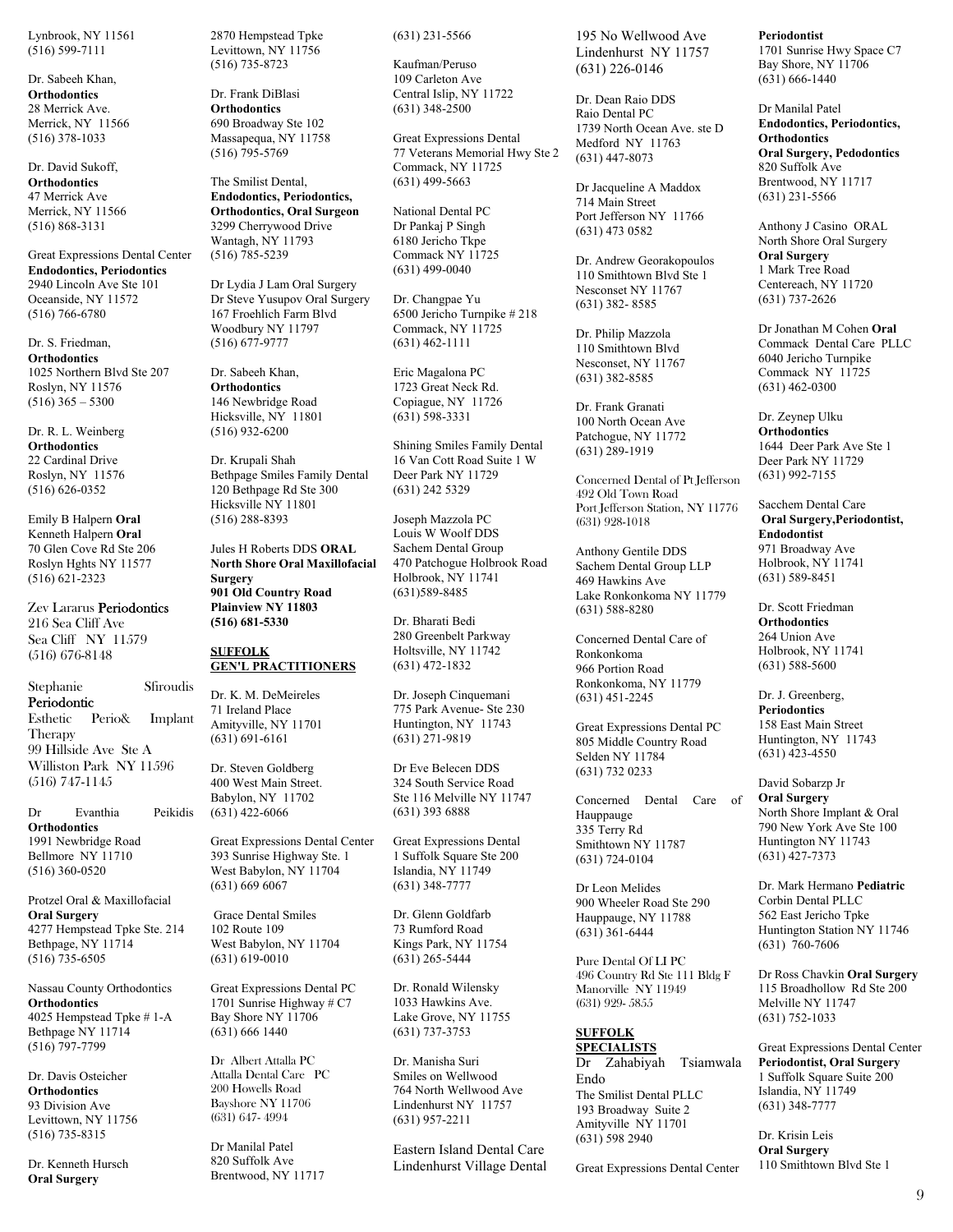Nesconset, NY 11767 (631) 382-8585

Dr. Biagio M Lepre **Periodontics** 110 Smithtown Blvd Ste 1 Nesconset, NY 11767 (631) 382-8585

Dr. Sharon Pollack **Oral Surgery**  250 Patchogue Yaphank Rd Patchogue, NY 11772 (631) 289-0678

Dr Bo Ha Dr Ramiz Chaudhry **Periodontics**  38 Oak Street Patchogue NY 11772 (631) 891-3225

Dr. Frank Granati **Periodontics, Orthodontics**  100 North Ocean Ave Patchogue, NY 11772 (631) 289-1919

Modern Dentistry 714 Main St. Port Jefferson, NY 11777 (631) 473-0582

Great Expressions Dental Center **Periodontist**  805 Middle Country Road Selden, NY 11784 (631) 732-0233

North Shore Oral Surgery **Oral Surgery**  222 Middle Country Road -101 Smithtown, NY 11787 (631) 265-9700

Dr. Keith Fisher **Oral Surgery**  363 Route 111 Ste 106 Smithtown, NY 11787 (631) 265-7100

Dr. Lynn Pierri, O**ral Surgery** 400 Townline Road Ste 135 Hauppauge, NY 11788 (631) 360-0266

Craig Weitzman, DDS. **Oral Surgery**  Sachem Dental Group 469 Hawkins Avenue Lake Ronkonkoma, NY 11779 (631) 588-8280

Stony Brook Orthodontics **Orthodontics**  2500 Nesconset Highway Bldg 4 Suite B Stony Brook, NY 11790 (631) 675-2700

Straight Smiles **Orthodontics**  213 Hallock Road Ste 4 A Stony Brook NY 11790 (631) 762 9910

**WESTCHESTER GEN'L PRACTITIONERS**  Mohegan Lake Dental PC 1719 East Main Street Mohegan Lake NY 10547 (914) 528-2191

Dr. Hinna A Chaudhry Pearl Dental Care PC 83 South Bedford Road Mount Kisco NY 10549 (914) 244-3900

Dr. Edly Destine Destine Dental Svc 88 West Lincoln Ave Ste 102 Mount Vernon, NY 10550 (914) 699-6988

Dr. Eric Marshall 21 North Main Street Port Chester, NY 10573 (914) 939-3278

Scarsdale Dental 130 Garth Road Scarsdale, NY 10583 (914) 472-1555

Jeremy S Goldenberg DMD PC Jeffrey N Pike DDS (owner) 842 White Plains Road Scarsdale NY 10583 (914) 725-0707

Dr. Brett Harrelson DMD Jeffrey N Pike DDS PC 842 White Plains Road Scarsdale, NY 10583 (914) 725-0707

Dr Myles Sokolof DDS Phoenix Dental PLLC 12 Marble Ave Thornwood NY 10594 (914) 747 3400

County Dental at New City 151 North Main Street New City, NY 10596 (845) 634-4909

Northeast Dental 1855 Commerce Street Yorktown Heights, NY 10598 (914) 302-7717

Galleria Mall Dental, 100 Main Street At the Galleria Mall White Plains, NY 10601 (914) 997-9000

Dr. Aaron Polinsky 300 Martine Ave White Plains, NY 10601 (914) 684-2244

White Plains Dental Care 114 Mamaroneck Ave Store Front White Plains, NY 10601 (914) 615-9888

Dr. Mara P Rosenberg 47 Mamaroneck Avenue White Plains NY 10601 (914) 997-0566

Dr. Bogdan Butrymowicz

717 N. Broadway Yonkers, NY 10701 (914) 963-3777

Executive Dental Care 495 Odell Ave Ste 1A Yonkers, NY 10703 (914) 423-0000

Family Dental Center Dr. Hasan 698 Yonkers Ave. Yonkers, NY 10704 (914) 965-2600

Dr. Italo Torricelli 45 Ludlow Street Ste 418 Yonkers, NY 10705 (914) 968-4070

Great Expressions Dental of NY 1990 Central Park Avenue Yonkers, NY 10710 (914) 337-2600

Concerned Dental Care 35 E Grassy Sprain Rd Ste 103 Yonkers NY 10710 (914) 337-5252

Dr. Mara P Rosenberg 1730 Central Park Ave So Ste 2 R Yonkers Ny 10710 (914) 779-4858

## **WESTCHESTER SPECIALISTS**

Mark Niznikiewicz **Oral Surgery**  351 Harrison Ave Harrison, NY 10528 (914) 777-7171

A & B Scarsdale Dental **Oral Surgery**  130 Garth Road Scarsdale, NY 10583 (914) 472-1555

Yonkers Dental Surgery Dr. William Limongelli **Oral Surgery**  12 Warburton Ave. Yonkers, NY 10701 (914) 969-2799

Michael E Plaut DDS **Periodontics** Canterino & Katsmand DDS 984 N Broadway Ste 408 Yonkers NY 10701 (914) 376-1100

Great Expressions Dental Center **Periodontist, Oral Surgery**  1990 Central Park Avenue Yonkers, NY 10710 (914) 337-2600

#### **ORANGE GEN"L PRACTITIONERS**

Joseph Faber DDS PC Haverstraw Dental Assoc 196 Rampo Road Garnerville NY 10923

(845) 422-8295

Great Expressions Dental Center 55 Main Street Goshen, NY 10924 (845) 294-0516

Great Expressions Dental Center 127 East Main Street Ste 131 Middletown, NY 10940 (845) 342-2311

Galleria Mall Dental-Crystal Run

1 North Galleria Drive Ste 141 Middletown, NY 10941 (845) 692-9212

Tru-Dental PC 75 Crystal Run Road Ste 235 Middletown, NY 10971 (845) 790-3393

Tru-Dental PC 248-250 Broadway Newburgh, NY 12550 (845) 569-8668

Dr. Benjy Goldstein 1401 Route 300 Newburgh, NY 12550 (845) 564-9300

Newburgh Dental Group 31 South Plank Road Newburgh, NY 12550 (845) 565-2140

## **ORANGE SPECIALISTS**

Dr Ali Nassiri **Pediatric Hopewell Pediatric Dentistry**  2607 Route 52 Ste H Hopewell Junction NY 12533

(845) 447-1550

Great Expressions Dental Center **Oral Surgery & Pediatric**  55 Main Street Goshen, NY 10924 (845) 294-0516

iDent Dental At Middletown **Periodontics**  495 Schutt Road Ext. Ste 7 Middletown,NY 10940 (888) 433-6820

Great Expressions Dental Center **Oral Surgery & Pediatric**  127 East Main Street Ste 131 Middletown, NY 10940 (845) 342-2311

Great Expressions Dental Center **Oral Surgery & Pediatric**  3 Center Hill Road Monroe, NY 10950 (845) 783-1311

#### **RENSSELAER GEN'L PRACTITIONERS**

Tru-Dental PC 451 Hoosick Street Troy, NY 12180 (518) 274-4311

## PORT EWEN NY Gen'l Practitioners

Leslie Cohen PC Hudson Valley Dentist 186 Broadway Port Ewen NY 12466 (845) 331-9150

## **COLUMBIA COUNTY GEN'L PRACTITIONERS**

Dr. Anneli Stanton 71 Palatine Park Road Ste 4 Germantown, NY 12526 (518) 537-6203

## **NEW JERSEY GEN'L PRACTITIONERS**

Dental Health Assoc PA. 1216 John F Kennedy Blvd  $2<sup>nd</sup>$  Fl Bayonne NJ 07002 (201) 858-3800

Metropolitan Dental Associates 799 Abbott Blvd Fort Lee, NJ 07024 (201) 224-0310

Dental Health Assoc PA 200 WEST 2nd Street Unit 109 Plainfield NJ 07060 (908) 755-3030

Family Union Dental PC Milagros Gaton Munoz DDS Juan J Munoz DDS 2713 Bergenline Ave Union City NJ 07087 (201) 865-1353

Dr Simon OH 6418 Bergenline Ave West New York NJ 07093 (201) 868-6400

Dr Grigoriy Yusupov 1212 Raymond Blvd Newark, New Jersey 07102 (973) 645-0200

Dental Health Assoc PA 9-25 Alling Streeet Newark NJ 07102 (973) 297-1550

Empire Dental Care 119-137 Clifford Street Newark, NJ 07105 (973) 465-7737

Quality Dental Associates Dr. Amer Azizogli 175 Franklin Ave., Ste. 101 Nutley, NJ 07110 (973) 284-1011

Dental Health Assoc PC 2 Washington Ave Irvington NJ 07111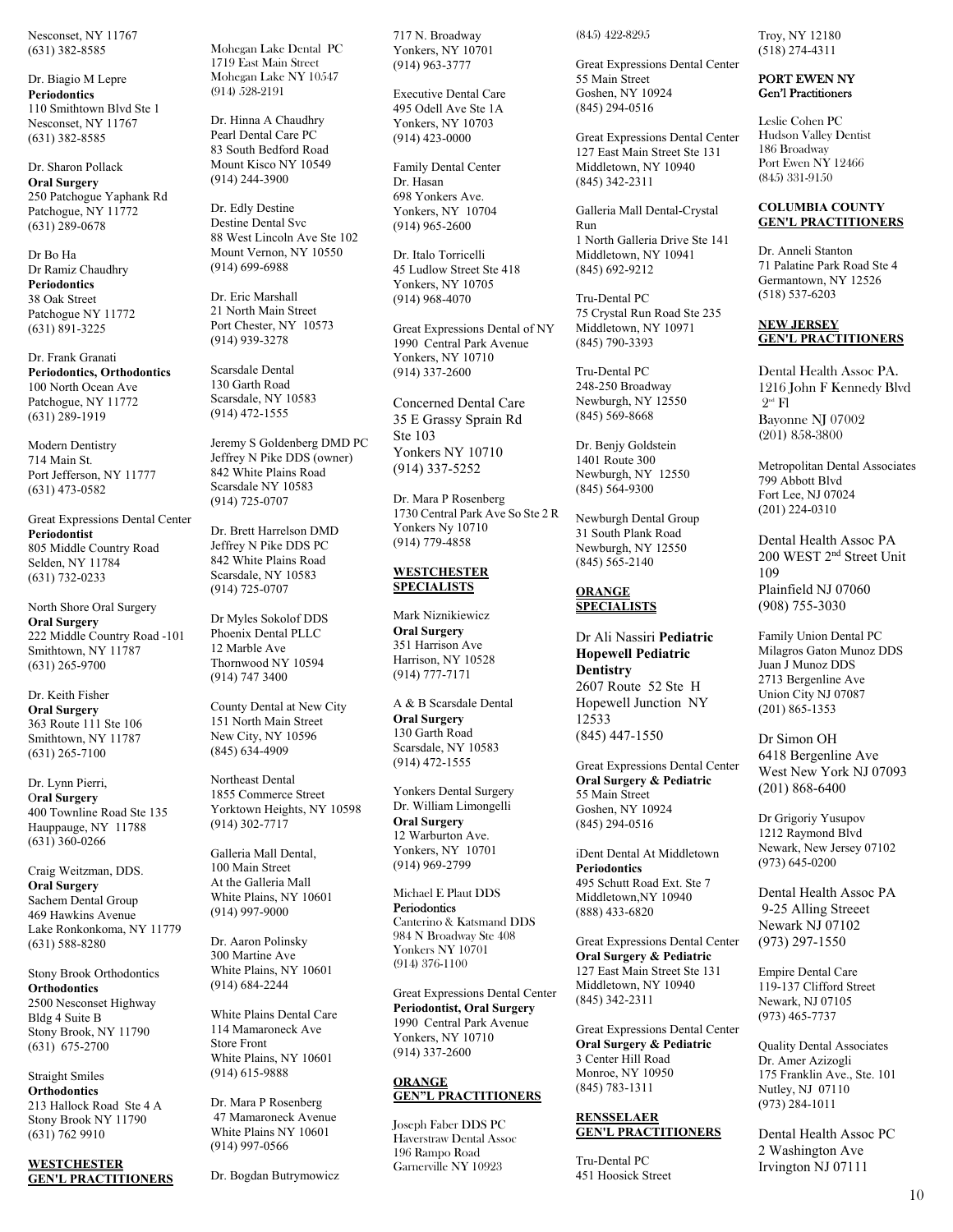(973) 399-5000

Dr. Roksarah Ghaffari 315 Elmora Ave. Ste. 104 Elizabeth, NJ 07208 (908) 965-1212

Dr. Joseph J Olechowski 12-15 Broadway Ste C Fair Lawn NY 07410 (201) 797-2300

Aesthetic Dental Ctr of Hackensack LLC 163 Main Str ste A Hackensack NJ 07601 (201) 488-8866

Aesthetic Dental Center of Bergen County 45 Route 46 East Ridgefield Park, NJ 07660 (201) 440-2100

Paris Dental 160 Paris Ave. Ste 7 Northvale, N.J. 07647 (201) 750-3300

Saddle Brook Dental Center 160 Market Street Saddle Brook, NJ 07663 (201) 843-0041

The Perfect Smile 326 Broad Street Red Bank, NJ 07701 (732) 224-9339

The Smilist Dental of Shrewsbury 40 Shrewsbury Plaza Shrewsbury , NJ 07702 (732) 268-8137

Oakwood Dental Arts of Shrewsbury LLC 20 White Raod Suite F Shrewsbury NJ 07702 (732) 935-7388

Dr. Steven Lee TLC Dental PC 901 West Park Ave Ste E Ocean, NJ 07712 (732) 695-1300

Oakwood Dental Arts of Freehold 342 Mounts Corner Dr. Freehold, NJ 07728 (732) 414-2683

Phillip Dental Implant & Cosmetic Center 34 Thoreau Drive Freehold, NJ 07728 (732) 303-7900

Brighter Dental Of NJ 321-A West Main Street Freehold NJ 07728 (732) 761-8880

Amish P Patel PC Gordon Miller Dental 680 West Main Street Freehold NJ 07728 (732) 462-8770

Quality Dental Of NJ 503 Stillwells Corner Rd Freehold NJ 07728 (732) 298-6572

Aesthetic Dental Center of Of Morris County LLC 600 Mount Pleasant Ave Ste E Dover NJ 07801 (973) 361-6200

Dental Health Assoc PA 1636 Route 38 Ste 21 Lumberton NJ 08048 (609) 914-5050

Community Dental of Salem 709 South Broadway Ste C-11 Pennsville NJ 08070 (856) 759-8973

Brighter Dental Of NJ Hartford Cornders Shopping **Ctr** 1320B Fairview Blvd Delran NJ 08075 (856) 764-2220

John T Thurber DMD Community Dental Of Sicklerville 513 Cross Keys Road Sicklerville NJ 08081 (856) 818-9710

Quality Dental Care of NJ 538 Beckett Road Logan Township NJ 08085 (856) 975-0324

Little Egg Dental 425 Route 9 South Little Egg Harbor NJ 08087 (609) 879-6456

Quality Dental Care of NJ 1375 Delsea Drive Deptford NJ 08096 (856) 345-9504

Quality Dental Of NJ 1423 Tilton Road Ste 2 Northfield NJ 08225 (609) 227-3441

Somers Point Dental 43 Bethel Road Somers Point NJ 08244 (609) 904-5146

Dr. Michael Combs 43 Bethel Road Somers Point, NJ 08244 (609) 904-5146

Quality Dental Care of NJ Main Tree Shopping Ctr 301 South Main Rd Vineland NJ 08360 (856) 200-3899

Dr Todd & Glen Prager PC Community Dental Of Ventnor 5030 Wellington Ave

Ventnor NJ 08406 (609) 783-9933

Encore Dental of Jackson PC 2275 West County Line Road Jackson, NJ 08527 (732) 534-9555

Brighter Dental Of NJ Princeton Commerce Center 29 Emmons Dr Princeton NJ 08540 (609) 514-1666

Community Dental Of Hamilton 312 NJ Route 33 Hamilton NJ 08619 (609) 228-3200

Dental Health Assoc 957 Route 33 Hamilton NJ 08690 (609) 587-5858

Brighter Dental Of NJ 1010 Washington Blvd Robbinsville NJ 08691 (609) 371-9200

Encore Dental 185 Drum Point Road Brick, NJ 08723 (732) 202-7008

Family Union Dental 1925 US highway 88 East Brick NJ 08724 (732) 840-8822

The Smilist Dental of NJ 302A North Main Street Forked River NJ 08731 (732) 475-7810

Pinnacle Dental Care 1500 Meeting House Road Sea Girt, NJ 08750 (732) 722-8787

Anthony A Testa DMD PC Encore Dental Of Toms River 1220 Hooper Ave Toms River NJ 08753 (732) 281-8315

Quality Dental Care of NJ 1302 Old Freehold Road Toms River NJ 08753 (848) 480-1812

Marc Mehlman Toms River Family Dental 150 RT 37 West Toms River NJ 08755 (732) 270-5566

Dr. Om Chainani PC Crystal Smiles NJ LLC 65 Rues Lane East Brunswick, NJ 08816 (732) 257-4444

Dental Health Assoc 1907 Oak Tree Rd Ste 204 Edison NJ 08820 (732) 662-9313

Nassau Plaza Dental 111 Rte 31 Ste 211 Flemington, NJ 08822 (908) 751-5456

Brighter Dental Of NJ 200 Route 31 North Ste 103 Flemington NJ 08822 (908) 237-5100

Empire Dental 2515 Highway 516 Old Bridge, NJ 08857 (732) 607-0909 NJ Team Dental Center 2515 Highway 516 2nd Floor Old Bridge, NJ 08857 (732) 679-3600

Alexander Benner 320 South Main Street Philipsburg NJ 08865 (908) 454-9800

Community Dental of Brunswick 566 Milltown Road No Brunswick NJ 08902 (732) 543-1184

Dental Health Assoc 977 Livingston Ave North Brunswick NJ 08902 (732) 418-9800

Brighter Dental Of NJ Shoppees at No Brunswick 960 Shoppes Blvd No Brunswick NJ 08902 (732) 258-8700

#### **NEW JERSEY SPECIALISTS**

DS Dental Arts **Periodontics & Pediatric**  634 Anderson Avenue Cliffside Park, NJ 07010 (201) 945-1119

Clifton Orthodontics LLC **Orthodontics**  1053 Bloomfield Ave Ste 14 Clifton NJ 07012 (973) 471-7200

Nitish Gangoki **Oral**  MOFS-NJ Oral Facial Surgery 901 Washington Street Hoboken NJ 07030 (201) 659-1600

Dr. M. Freedner, **Orthodontist** 62-25 Kennedy North Bergen, NJ 07047 (201) 869-4873

Bergenline Orthodontics **Orthodontics**  3123 Kennedy Blvd North Bergen NJ 07047 **(201) 662-0662** 

Unique Family Dentisty **Endodontics, Periodontics, Oral Surgery** 

315 Elmorea Ave – Ste 104 Elizabeth, NJ 07208 (908) 965-1212

Journal Square Orthodontics **Orthodontics**  35 Journal Square Ste 601 Jersey City NJ 07306 (201) 420-7116

Dr. Eshansh Aror**a, Oral Surgery**  15-01 Broadway Ste 18 Fairlawn, NH 07410 (201) 475-1600

Diamond Braces of Fair Lawn **Orthodontics**  14-23 River Road Fair Lawn, NJ 07410 (201) 797-4400

Dr. Anthony C Terrana **Orthodontics**  14-23 River Road Fair Lawn NJ 07410 (201) 797-4400

Diamond Braces of Hackensack **Orthodontics**  17 Summit Ave Hackensack, NJ 07601 (201) 662-0662

Won Sang Lee DDS **Oral** Aesthetic Dental Ctr of Hackensack LLC 163 Main Str ste A Hackensack NJ 07601 (201) 488-8866

Diamond Braces Of Hackensack **Orthodontics** 39 Nathaniel Place Englewood NJ 07631 (551) 501-3111

Dr. Dmitriy Shtilman **Pediatric Dentist**  Aesthetic Dental Center of Bergen County 45 Route 46 East Ridgefield Park., NJ 07660  $(201)$  440-2100

Won Sang Lee DDS **ORAL**  Aesthetic Dental Center of Bergen County 45 US Highway 46 East Ridgefield Park NJ 07660 (201) 440-2100

Perfect Smile Dental Office **Orthodontics/Oral Surgery**  326 Broad Street Red Bank, NJ 07701 (732) 224-9339

The Smilist Dental of Shrewsbury **Endodontic & Oral Surgery** 40 Shrewsbury Plaza Shrewsbury NJ 07702 (732) 268 8137

Oakwood Dental Arts, LLC. **Endodontics & Pediatric**